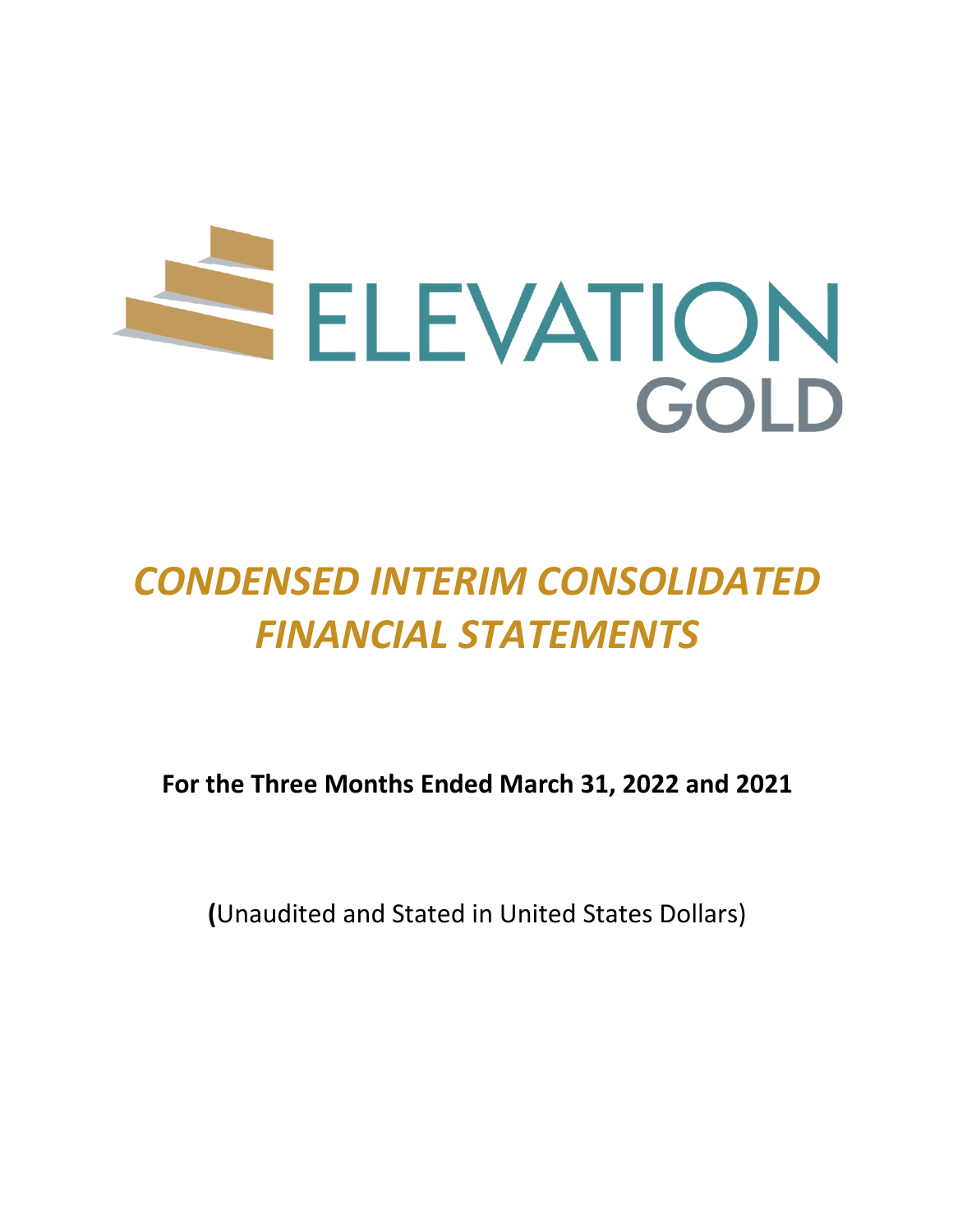**Condensed Interim Consolidated Statements of Financial Position**

*(Unaudited - All dollar amounts are expressed in thousands of United States Dollars, except per share amounts, unless otherwise noted)*

| As at:                                                   | <b>Notes</b>   | March 31, 2022 | December 31, 2021 |
|----------------------------------------------------------|----------------|----------------|-------------------|
| <b>ASSETS</b>                                            |                |                |                   |
| <b>Current assets</b>                                    |                |                |                   |
| Cash and cash equivalents                                |                | \$<br>14,668   | \$<br>1,068       |
| Trade and other receivables                              |                | 731            | 58                |
| Inventory                                                | $\overline{4}$ | 29,149         | 27,005            |
| Prepaid expenses and deposits                            |                | 529            | 433               |
| <b>Total current assets</b>                              |                | 45,077         | 28,564            |
| <b>Non-current assets</b>                                |                |                |                   |
| Restricted cash                                          |                | 1,804          | 1,770             |
| Plant and equipment                                      | 5              | 48,265         | 47,376            |
| Mineral properties                                       | 5              | 64,152         | 63,273            |
| <b>Total assets</b>                                      |                | \$<br>159,298  | \$<br>140,983     |
| <b>LIABILITIES</b>                                       |                |                |                   |
| <b>Current liabilities</b>                               |                |                |                   |
| Trade and other payables                                 | 6              | \$<br>9,520    | \$<br>10,677      |
| Current portion of debt                                  | 7              | 2,420          | 4,529             |
| Current portion of deferred revenue                      | 8              | 4,000          |                   |
| Current portion of leases                                | 9              | 270            | 435               |
| Current portion of silver stream                         | 10             | 2,141          | 2,271             |
| Current portion of derivatives                           | 12             | 10,620         | 3,730             |
| <b>Total current liabilities</b>                         |                | 28,971         | 21,642            |
| <b>Non-current liabilities</b>                           |                |                |                   |
| <b>Debt</b>                                              | $\overline{7}$ | 5,968          | 5,871             |
| Deferred revenue                                         | 8              | 1,000          |                   |
| Leases                                                   | 9              | 404            | 468               |
| Silver stream                                            | 10             | 12,047         | 12,378            |
| Provision for reclamation                                | 11             | 6,546          | 6,714             |
| Derivatives                                              | 12             | 7,227          | 7,905             |
| <b>Total liabilities</b>                                 |                | 62,163         | 54,978            |
| <b>SHAREHOLDERS' EQUITY</b>                              |                |                |                   |
| Share capital                                            | 13             | 113,371        | 101,124           |
| <b>Equity reserves</b>                                   |                | 25,061         | 24,471            |
| Deficit                                                  |                | (41, 297)      | (39, 590)         |
| <b>Total shareholders' equity</b>                        |                | 97,135         | 86,005            |
| Total liabilities and shareholders' equity               |                | \$<br>159,298  | \$<br>140,983     |
|                                                          |                |                |                   |
| Nature of operations - Note 1<br>Commitments - Note 23   |                |                |                   |
| Subsequent events - Note 25                              |                |                |                   |
|                                                          |                |                |                   |
| APPROVED AND AUTHORIZED ON BEHALF OF THE BOARD (NOTE 2): |                |                |                   |

Signed *\_"Douglas Hurst"\_\_* , DIRECTOR Signed *\_\_\_"David Farrell"* , DIRECTOR

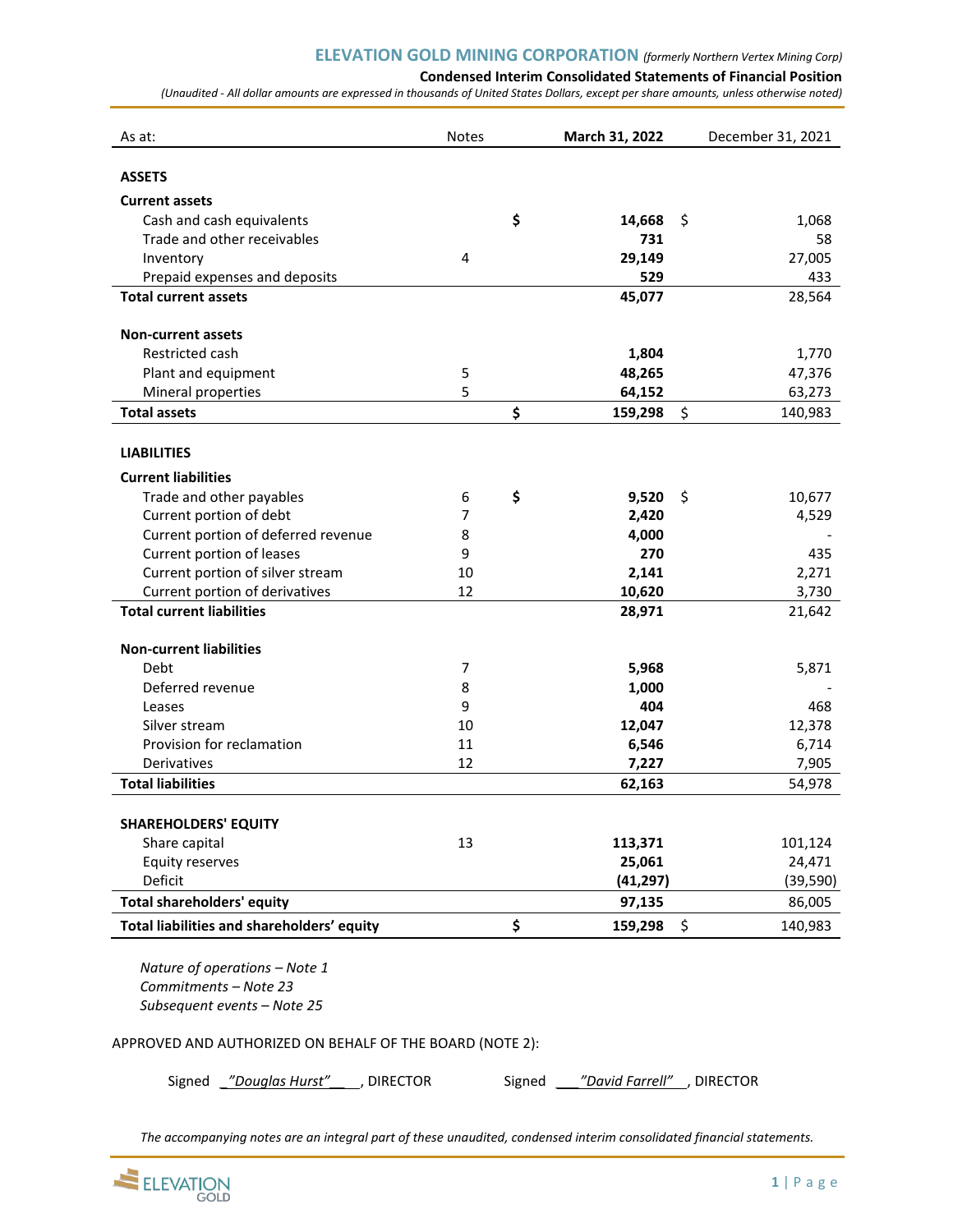# **Condensed Interim Consolidated Statements of Income (Loss) and Comprehensive Income (Loss)**

*(Unaudited - All dollar amounts are expressed in thousands of United States Dollars, except per share amounts, unless otherwise noted)*

|                                                      |    |          | <b>Three Months Ended</b> |          |                |
|------------------------------------------------------|----|----------|---------------------------|----------|----------------|
|                                                      |    |          | March 31, 2022            |          | March 31, 2021 |
| Revenue                                              | 15 | \$       | 13,535                    | \$       | 16,402         |
| Cost of sales                                        |    |          |                           |          |                |
| <b>Production costs</b>                              | 16 |          | (11, 399)                 |          | (10, 203)      |
| Depletion and depreciation                           | 5  |          | (1,607)                   |          | (2, 177)       |
| Royalties                                            |    |          | (619)                     |          | (902)          |
| <b>Total cost of sales</b>                           |    |          | (13, 625)                 |          | (13, 282)      |
|                                                      |    |          |                           |          |                |
| Income (loss) from mine operations                   |    |          | (90)                      |          | 3,120          |
| Corporate administrative expenses                    | 17 |          | (751)                     |          | (1, 573)       |
| <b>Operating loss</b>                                |    |          | (841)                     |          | 1,547          |
| Finance costs                                        | 18 |          | (1,539)                   |          | (1, 566)       |
| Gain (loss) on revaluation of derivative liabilities | 19 |          | 770                       |          | (1,638)        |
| Foreign exchange gain (loss)                         |    |          | (97)                      |          | 82             |
| Loss and comprehensive loss for the period           |    | \$       | (1,707)                   | \$       | (1, 575)       |
|                                                      |    |          |                           |          |                |
| Loss per share<br><b>Basic</b>                       | 14 |          | (0.03)                    |          | (0.03)         |
| <b>Diluted</b>                                       | 14 | \$<br>\$ | (0.03)                    | \$<br>\$ | (0.03)         |
|                                                      |    |          |                           |          |                |
| Weighted average number of shares outstanding        |    |          |                           |          |                |
| <b>Basic</b>                                         | 14 |          | 64,758,167                |          | 54,864,334     |
| Diluted                                              | 14 |          | 64,758,167                |          | 54,864,334     |

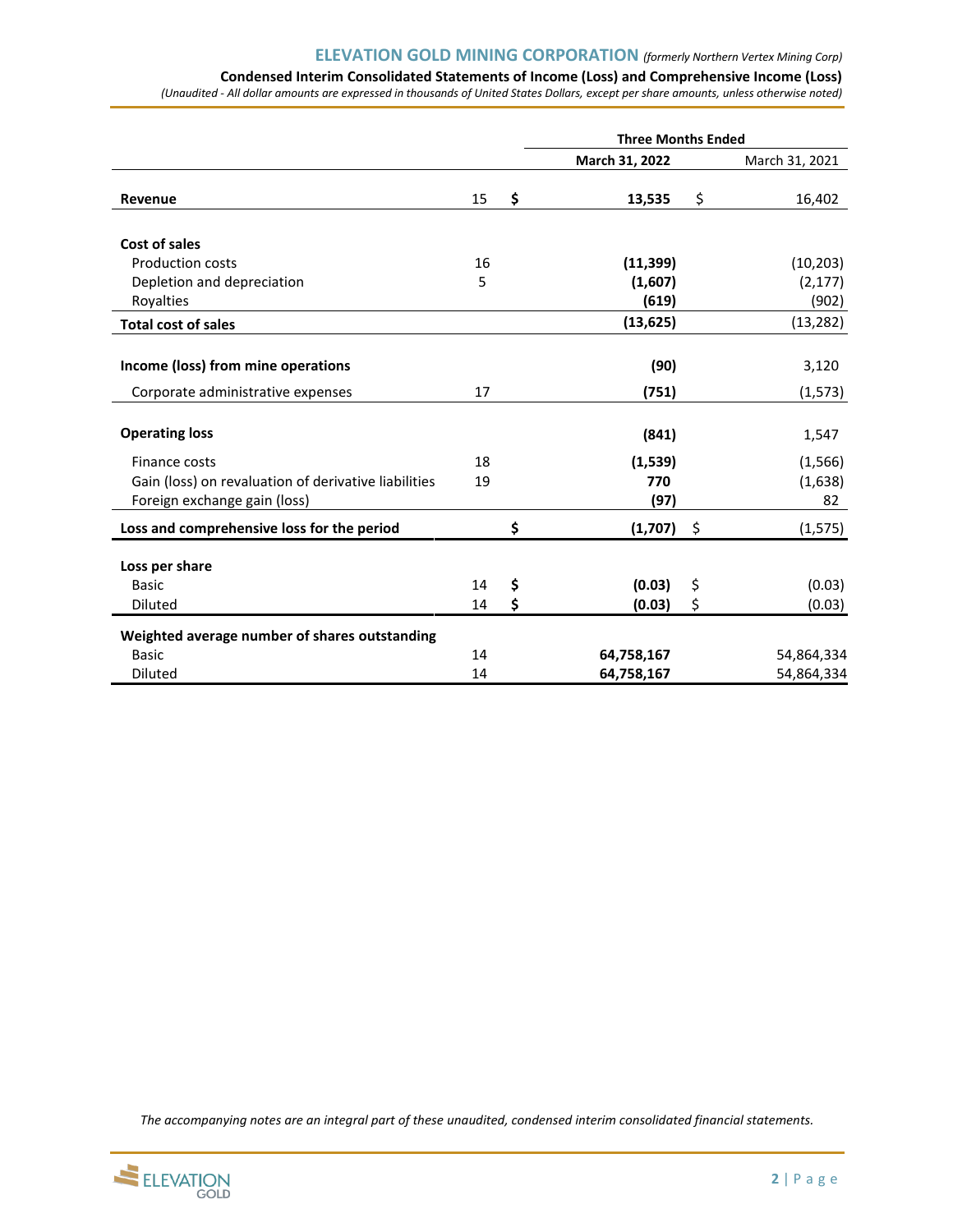## **Condensed Interim Consolidated Statements of Changes in Equity**

*(Unaudited - All dollar amounts are expressed in thousands of United States Dollars, except per share amounts, unless otherwise noted)*

|                                                         |              |                     |               |                         | <b>Equity Reserves</b> |                                         |                                 |                          |                                      |
|---------------------------------------------------------|--------------|---------------------|---------------|-------------------------|------------------------|-----------------------------------------|---------------------------------|--------------------------|--------------------------------------|
|                                                         | <b>Notes</b> | Number of<br>Shares | Share Capital | Share Option<br>Reserve | Warrant<br>Reserve     | Other<br>Comprehensive<br>Income (Loss) | <b>Total Equity</b><br>Reserves | Deficit                  | <b>Total Equity</b>                  |
| Balance, December 31, 2020                              |              | 45,185,895 \$       | 65,518 \$     | $7,385$ \$              | 21,928                 | (5,743)<br>\$                           | 23,570 \$<br>\$                 | $(41, 413)$ \$           | 47,675                               |
| Shares issued for:                                      |              |                     |               |                         |                        |                                         |                                 |                          |                                      |
| Purchase of Eclipse Gold Mining Corp                    | 3            | 18,160,021          | 39,431        | 307                     |                        |                                         | 307                             |                          | 39,738                               |
| Convertible debt interest payment                       | 7            | 44,952              | 100           |                         |                        |                                         |                                 |                          | 100<br>$\overline{\phantom{0}}$      |
| Mineral property acquisition                            |              | 181,667             | 385           |                         |                        | $\overline{\phantom{a}}$                |                                 | $\overline{\phantom{a}}$ | 385<br>$\overline{\phantom{a}}$      |
| Mining contractor settlement                            |              | 60,850              | 150           |                         |                        |                                         |                                 |                          | 150<br>$\overline{\phantom{a}}$      |
| Exercise of stock options                               | 13           | 174,181             | 363           | (171)                   |                        | $\overline{\phantom{a}}$                | (171)                           |                          | 192                                  |
| Cancellation of shares held by Eclipse Gold Mining Corp |              | (3,251,840)         | (5, 392)      |                         |                        |                                         |                                 | (1,752)                  | (7, 144)                             |
| Share-based compensation                                | 13           |                     |               | 199                     |                        |                                         | 199                             |                          | 199                                  |
| Net loss for the period                                 |              |                     |               |                         |                        |                                         |                                 | (1, 575)                 | (1, 575)                             |
| Balance, March 31, 2021                                 |              | 60,555,726 \$       | 100,555 \$    | $7,720$ \$              | 21,928                 | (5,743)<br>\$                           | 23,905 \$<br>\$                 | $(44,740)$ \$            | 79,720                               |
| Balance, December 31, 2021                              |              | 60,863,627 \$       | $101,124$ \$  | $8,286$ \$              | $21,928$ \$            | $(5,743)$ \$                            | $24,471$ \$                     | $(39,590)$ \$            | 86,005                               |
| Shares issued for:                                      |              |                     |               |                         |                        |                                         |                                 |                          |                                      |
| Private placements                                      | 13           | 43,585,310          | 12,136        |                         | 320                    |                                         | 320                             |                          | 12,456                               |
| Debt repayment                                          | 7            | 5,760,677           | 1,568         |                         | 85                     |                                         | 85                              |                          | 1,653<br>$\overline{\phantom{a}}$    |
| Mineral property acquisition                            |              | 181,667             | 90            |                         |                        |                                         |                                 |                          | 90<br>$\overline{\phantom{a}}$       |
| Share issuance costs                                    |              |                     | (1, 547)      |                         |                        |                                         |                                 | $\overline{\phantom{a}}$ | (1, 547)<br>$\overline{\phantom{a}}$ |
| Share-based compensation                                | 13           |                     |               | 185                     |                        |                                         | 185                             |                          | 185                                  |
| Net income for the year                                 |              |                     |               |                         |                        |                                         |                                 | (1,707)                  | (1,707)                              |
| Balance, March 31, 2022                                 |              | 110,391,281 \$      | $113,371$ \$  | $8,471$ \$              | 22,333                 | (5,743)<br>\$                           | $25,061$ \$<br>- \$             | $(41, 297)$ \$           | 97,135                               |

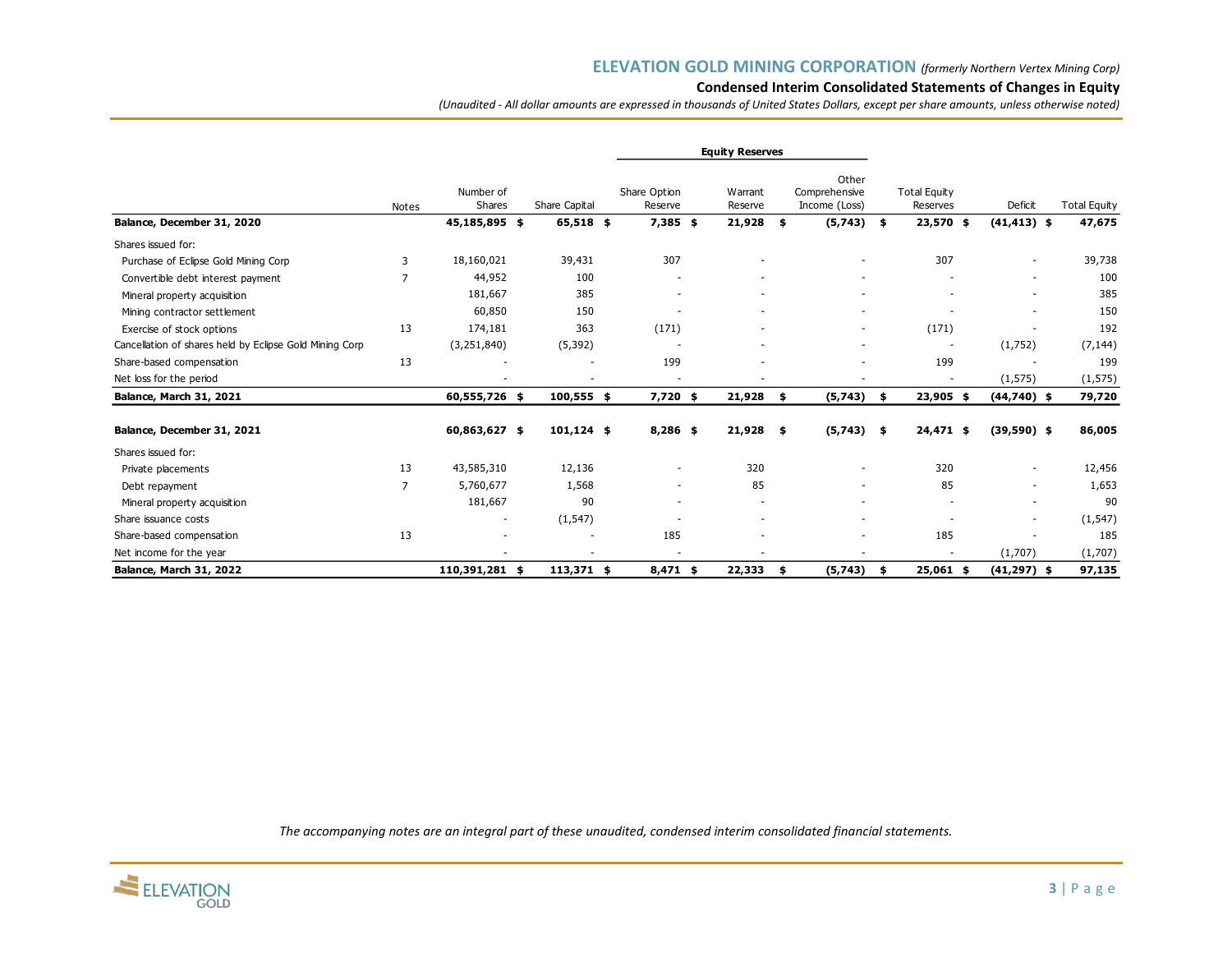## **Condensed Interim Consolidated Statements of Cash Flows**

*(Unaudited - All dollar amounts are expressed in thousands of United States Dollars, except per share amounts, unless otherwise noted)*

|                                                                                                                                                                                                                                                 |              |                                          | <b>Three Months Ended</b>            |
|-------------------------------------------------------------------------------------------------------------------------------------------------------------------------------------------------------------------------------------------------|--------------|------------------------------------------|--------------------------------------|
|                                                                                                                                                                                                                                                 | <b>Notes</b> | March 31, 2022                           | March 31, 2021                       |
| Cash flows from operating activities                                                                                                                                                                                                            |              |                                          |                                      |
| Loss for the period                                                                                                                                                                                                                             |              | \$<br>$(1,707)$ \$                       | (1, 575)                             |
| Items not affecting cash:                                                                                                                                                                                                                       |              |                                          |                                      |
| Share-based compensation                                                                                                                                                                                                                        | 13           | 185                                      | 130                                  |
| Other share-based payments                                                                                                                                                                                                                      |              |                                          | 150                                  |
| Depletion and depreciation                                                                                                                                                                                                                      | 5            | 1,625                                    | 2,179                                |
| Fair value change on derivative liabilities                                                                                                                                                                                                     | 12           | (770)                                    | 1,638                                |
| Interest expense, including accretion                                                                                                                                                                                                           |              | 956                                      | 1,011                                |
| Drawdown of silver stream obligation                                                                                                                                                                                                            |              | (1, 128)                                 | (1, 204)                             |
| Deferred revenue recognized                                                                                                                                                                                                                     |              | (1,000)                                  |                                      |
| Unrealized foreign exchange loss (gain)                                                                                                                                                                                                         |              | 159                                      | 95                                   |
| Changes in non-cash working capital:                                                                                                                                                                                                            |              |                                          |                                      |
| Trade and other receivables                                                                                                                                                                                                                     |              | (673)                                    | (415)                                |
| Inventory                                                                                                                                                                                                                                       | 16           | (2, 363)                                 | (2, 449)                             |
| Prepaid expenses and deposits                                                                                                                                                                                                                   |              | (73)                                     | 195                                  |
| Trade and other payables                                                                                                                                                                                                                        |              | (1, 913)                                 | 141                                  |
| Cash provided by (used in) operating activities                                                                                                                                                                                                 |              | (6, 702)                                 | (104)                                |
| Cash flows from financing activities<br>Proceeds from issuance of share capital, net<br>Proceeds from deferred revenue<br>Proceeds from exercise of options and warrants<br>Repayment of debt<br>Repayment of lease obligation<br>Interest paid |              | 17,151<br>6,000<br>(48)<br>(235)<br>(65) | 192<br>(48)<br>(527)<br>(96)         |
| Cash provided by (used in) financing activities                                                                                                                                                                                                 |              | 22,803                                   | (479)                                |
| Cash flows from investing activities<br>Mineral property expenditures<br>Plant and equipment expenditures<br>Cash acquired in purchase of Eclipse                                                                                               |              | (1, 386)<br>(1,060)                      | (1,736)<br>(4, 433)<br>13,083<br>298 |
| Restricted cash                                                                                                                                                                                                                                 |              | (34)                                     |                                      |
| <b>Eclipse transaction costs</b>                                                                                                                                                                                                                |              |                                          | (894)                                |
| Cash provided by (used in) investing activities                                                                                                                                                                                                 |              | (2,480)                                  | 6,318                                |
| Effect of foreign exchange on cash and cash equivalents                                                                                                                                                                                         |              | (21)                                     | (128)                                |
| Change in cash and cash equivalents during the period                                                                                                                                                                                           |              | 13,600                                   | 5,607                                |
| Cash and cash equivalents, beginning of the period                                                                                                                                                                                              |              | 1,068                                    | 8,285                                |
| Cash and cash equivalents, end of the period                                                                                                                                                                                                    |              | \$<br>14,668                             | \$<br>13,892                         |

*Supplemental disclosure of non-cash activities – Note 20*

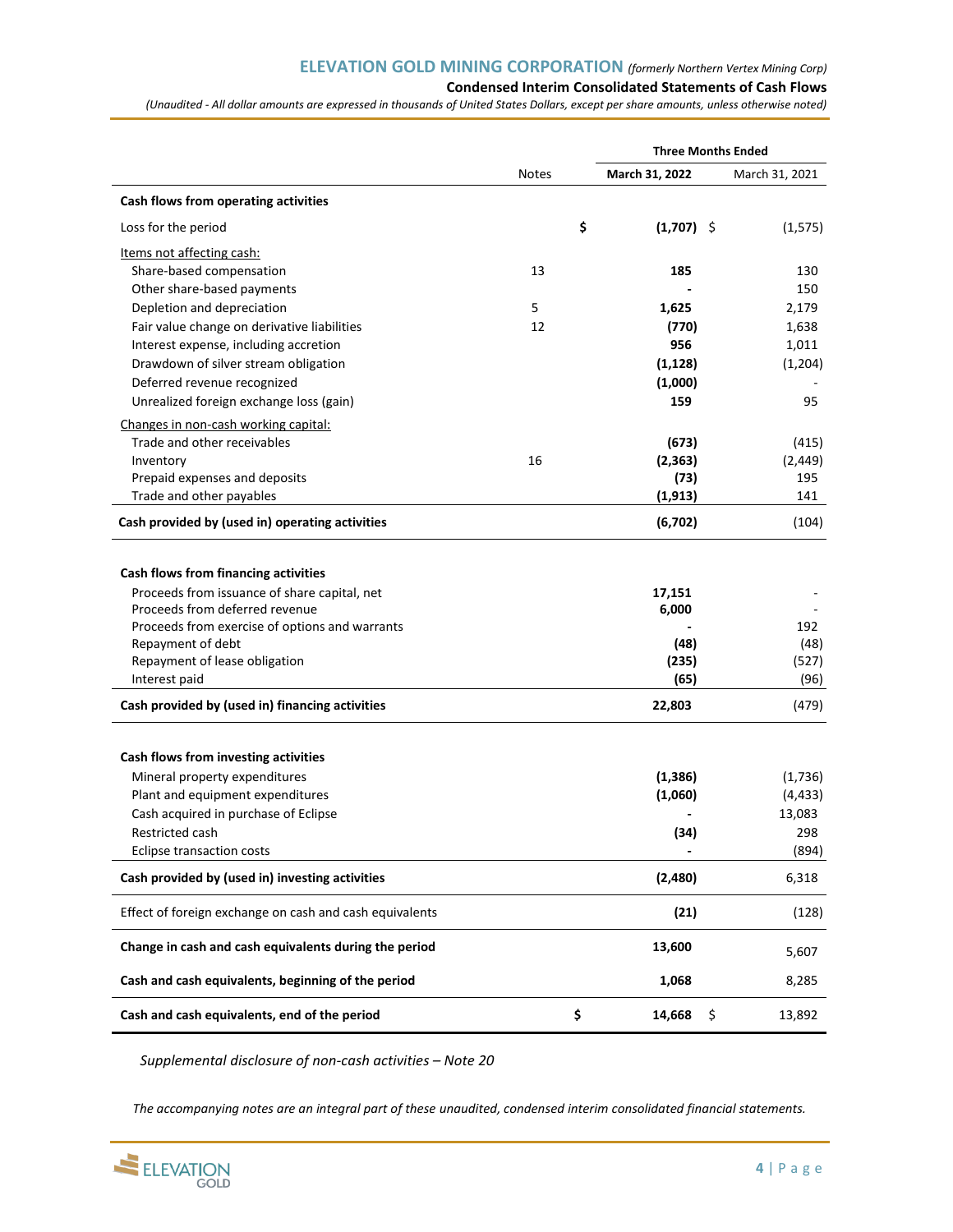## **1. NATURE OF OPERATIONS**

#### **Nature of Operations**

Elevation Gold Mining Corporation (the "Company") is incorporated under the laws of the province of British Columbia, Canada and its principal business activity is the production, exploration, and development of precious metals. The address of the Company's registered office is Suite 1920 – 1188 West Georgia Street, Vancouver, British Columbia, Canada. The Company's common shares are listed on the Toronto Stock Venture Exchange ("TSXV") in Canada under the ticker symbol ELVT and on the OTCQX in the United States under the ticker symbol EVGDF.

The Company's principal operation is the production of gold and silver from its 100% owned Moss Mine in the Mohave County of Arizona. Through the Company's acquisition of Eclipse Gold Mining Corporation ("Eclipse"), Elevation also holds the title to the Hercules exploration property, located in Lyon County, Nevada. Effective September 24, 2021, the Company changed its name from Northern Vertex Mining Corp. to Elevation Gold Mining Corporation. Prior to the change in the Company's name, the Company's common shares were trading on the TSXV under the ticker symbol NEE.

## **Covid-19 – Impact on Operations**

The COVID-19 pandemic has significantly impacted the global economy, disrupted global supply chains, and created significant volatility in the financial markets. To date, the impact of COVID-19 on Elevation's operational and financial performance has been minimized through a combination of controls and strict safety protocols.

These measures have included monitoring employees and contractors for illness, physical distancing measures, implementation of remote work and video conferencing, cancellation of non-essential travel, screening questionnaires, adherence to mask mandates, daily sanitation and routine deep cleaning of the workplace spaces, and occasional bulk inventory purchases, were appropriate, to guard against supply chain delay issues.

While the Company has not yet been significantly impacted by COVID-19, additional government or regulatory actions or inactions, in the future, around the world in jurisdictions where the Company or its suppliers operate may also have a potential significant, economic and social impact. If the Company's operations are disrupted or suspended because of these or other measures, it may have a material adverse effect on the Company's business, results of operations and financial performance. The extent to which COVID-19 may impact the Company's future business and operations will depend on future developments that are highly uncertain and cannot be accurately estimated at this time.

## **2. BASIS OF PRESENTATION**

#### **Basis of Presentation and Statement of Compliance**

The unaudited condensed interim consolidated financial statements have been prepared in accordance with International Financial Reporting Standards as issued by the International Accounting Standards Board ("IFRS"), as applicable to interim financial reports including International Accounting Standard 34, *Interim Financial Reporting*. Therefore, these condensed interim consolidated financial statements do not include all the information and note disclosures required by IFRS for annual financial statements and should be read in conjunction with the audited annual consolidated financial statements for the year ended December 31, 2021, which have been prepared in accordance with IFRS.

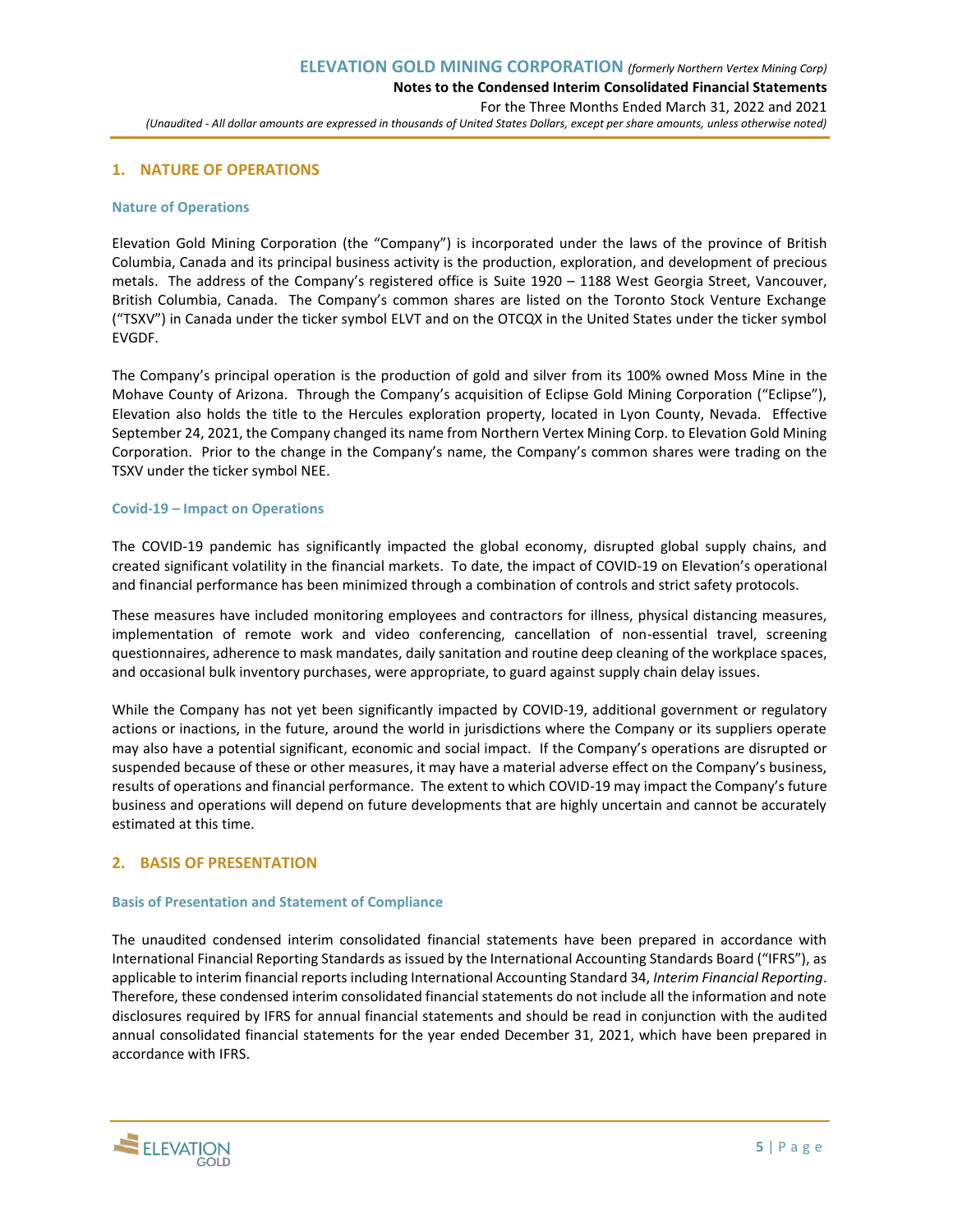## **2. BASIS OF PRESENTATION** *- continued*

#### **Basis of Presentation and Statement of Compliance** *- continued*

The accounting policies and basis of presentation applied in the preparation of these unaudited condensed interim consolidated financial statements are consistent with those applied and disclosed in the Company's audited annual consolidated financial statements for the year ended December 31, 2021.

These unaudited condensed interim consolidated financial statements were approved by the Board of Directors of the Company on May 26, 2022.

#### **Basis of Consolidation**

The unaudited condensed interim consolidated financial statements incorporate the financial statements of the Company and entities controlled by the Company. Control is achieved when the Company is exposed to variable returns and has the ability to affect those returns through power to direct the relevant activities. Subsidiaries are fully consolidated from the date on which control is transferred to the Company. Subsidiaries will be deconsolidated from the date that control ceases. The Company's subsidiaries names, country of incorporation, percentage ownership, and principal activities are unchanged from the year ended December 31, 2021.

All transactions and balances between the Company and its subsidiaries are eliminated on consolidation. Profit or loss and other loss and other comprehensive income of subsidiaries acquired or disposed of during the period are recognized from the effective date of acquisition, or up to the effective date of disposal, as applicable.

#### **Share Consolidation**

On September 24, 2021 the Company completed a consolidation of the issued and outstanding common shares on the basis of one post-consolidation Common Share for every six pre-consolidation Common Shares. The common shares of the Company commenced trading on the TSXV on a post-consolidation basis on September 24, 2021. The Company's trading symbol is ELVT. The exercise or conversion price and the number of shares issuable under the Company's outstanding stock options, warrants, and other convertible instruments were proportionately adjusted upon completion of the consolidation. All information relating to earnings/loss per share, issued and outstanding common shares, share options, and per share amounts in these financial statements have been adjusted retrospectively to reflect the share consolidation.

#### **Significant Accounting Estimates and Judgements**

The preparation of financial statements in conformity with IFRS requires management to make accounting policy judgements, estimates and assumptions that affect the application of policies and reported amounts of assets and liabilities, income and expenses. Actual results may differ from these estimates as the estimation process is inherently uncertain. Estimates are reviewed on an ongoing basis based on historical experience and other factors that are considered relevant under the circumstances. Revisions to estimates and the resulting effects on the carrying amounts of the Company's assets and liabilities are accounted for prospectively. The critical accounting policy judgments and estimates applied in the preparation of the Company's unaudited condensed interim consolidated financial statements are consistent with those applied and disclosed in Note 4 of the Company's audited annual consolidated financial statements for the year ended December 31, 2021.

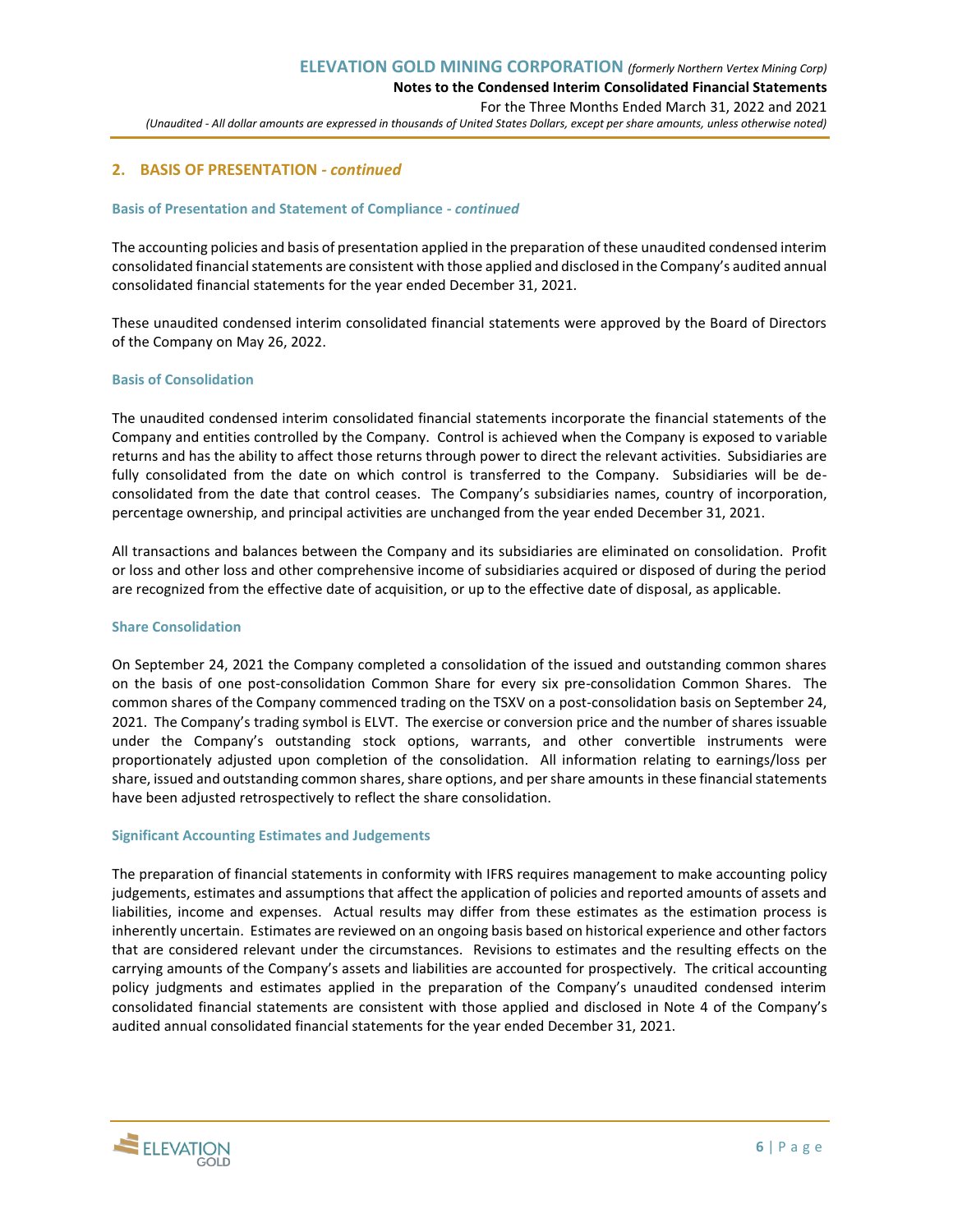## **3. ACQUISITION OF ECLIPSE GOLD MINING CORP**

On February 12, 2021, the Company acquired Eclipse in exchange for 18,160,021 common shares of the Company with a fair value of \$39,431. Total consideration in the acquisition was as follows:

| Common shares            | 39,431 |
|--------------------------|--------|
| Warrants                 | 2,139  |
| Share options            | 307    |
| <b>Transaction costs</b> | 948    |
| Total consideration      | 42.825 |

The Company accounted for the acquisition of Eclipse as an asset acquisition. Significant judgement and estimates were required to determine that the application of this accounting treatment was appropriate for the transaction. These included, among others, the determination that Eclipse was not considered a business under IFRS 3, *Business Combinations*, as Eclipse did not have significant inputs, processes and output, that together constitute a business.

The total consideration was allocated to the assets and liabilities acquired based on their fair values as follows:

| Cash and cash equivalents           |   | 13,083 |
|-------------------------------------|---|--------|
| Trade and other receivables         |   | 46     |
| Investment in Elevation Gold        |   | 7,061  |
| Prepaid expenses and deposits       |   | 206    |
| Restricted cash                     |   | 140    |
| Plant and equipment                 |   | 5      |
| Mineral properties                  |   | 22,736 |
| Trade and other payables            |   | (435)  |
| Provision for reclamation           |   | (17)   |
| Net assets and liabilities acquired | ς | 42.825 |

## **4. INVENTORY**

| As at:                   | March 31, 2022 | December 31, 2021 |
|--------------------------|----------------|-------------------|
|                          |                |                   |
| Heap leach ore           | 25,767         | 23,496            |
| Dore                     | 1,471          | 1,760             |
| Stockpiled ore           | 1,666          | 1,481             |
| Consumables and supplies | 245            | 268               |
|                          | 29,149         | 27,005            |

For the three months ended March 31, 2022 the Company recorded a net realisable value write-down in heap leach ore and dore inventory totalling \$485, of which \$425 was included in production costs and \$60 was included in depletion and depreciation.

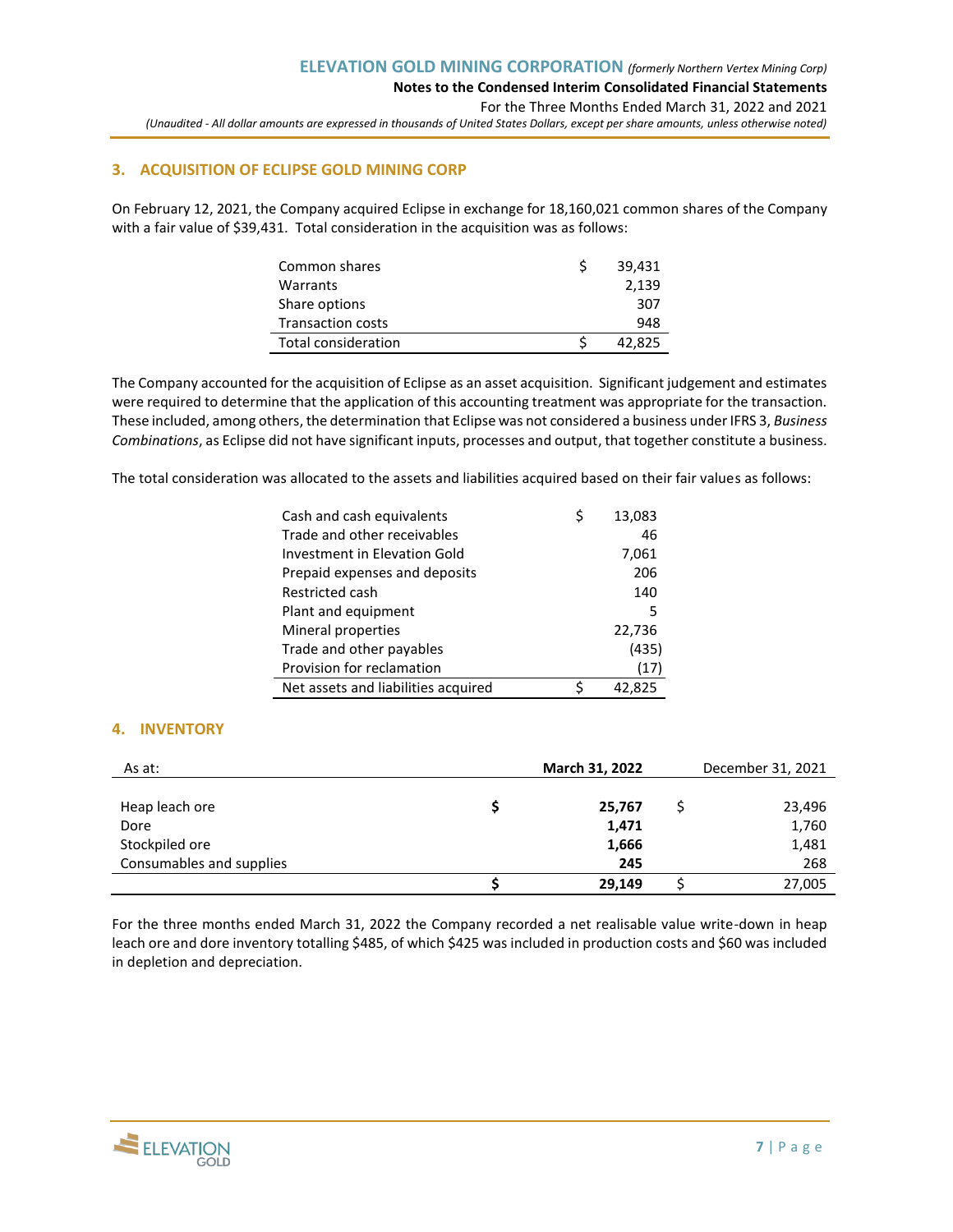**Notes to the Condensed Interim Consolidated Financial Statements**

For the Three Months Ended March 31, 2022 and 2021

*(Unaudited - All dollar amounts are expressed in thousands of United States Dollars, except per share amounts, unless otherwise noted)*

## **5. MINERAL PROPERTIES, PLANT AND EQUIPMENT**

The following table provides a continuity schedule for the Company's mineral properties and plant and equipment for the three months ended March 31, 2022 and the year ended December 31, 2021.

|                                                 | <b>Depletable</b><br>mineral<br>properties | Non-<br>depletable<br>mineral<br>properties | <b>Plant and</b><br>equipment | <b>Total</b>  |
|-------------------------------------------------|--------------------------------------------|---------------------------------------------|-------------------------------|---------------|
| Cost                                            |                                            |                                             |                               |               |
| Balance at December 31, 2020                    | \$<br>30,421                               | \$<br>8,935                                 | \$<br>59,663                  | \$<br>99,019  |
| <b>Additions</b>                                | 4,040                                      | 8,737                                       | 12,554                        | 25,331        |
| Acquisition of Eclipse Gold Mining Corp.        |                                            | 22,736                                      | 5                             | 22,741        |
| Transfer from non-depletable mineral properties | 2,789                                      | (2,789)                                     |                               |               |
| Future site restoration provision adjustment    | (83)                                       |                                             |                               | (83)          |
| Disposals                                       |                                            |                                             | (811)                         | (811)         |
| Balance at December 31, 2021                    | \$<br>37,167                               | \$<br>37,619                                | \$<br>71,411                  | \$<br>146,197 |
| <b>Additions</b>                                |                                            | 1,476                                       | 1,911                         | 3,387         |
| Future site restoration provision adjustment    | (196)                                      |                                             |                               | (196)         |
| Balance at March 31, 2022                       | \$<br>36,971                               | \$<br>39,095                                | \$<br>73,322                  | \$<br>149,388 |
| <b>Accumulated Depreciation</b>                 |                                            |                                             |                               |               |
| Balance at December 31, 2020                    | \$<br>8,830                                | \$                                          | \$<br>19,055                  | \$<br>27,885  |
| Depletion and depreciation                      | 2,683                                      |                                             | 5,543                         | 8,226         |
| Disposals                                       |                                            |                                             | (563)                         | (563)         |
| Balance at December 31, 2021                    | \$<br>11,513                               | \$<br>٠                                     | \$<br>24,035                  | \$<br>35,548  |
| Depletion and depreciation                      | 401                                        |                                             | 1,022                         | 1,423         |
| Balance at March 31, 2022                       | \$<br>11,914                               | \$                                          | \$<br>25,057                  | \$<br>36,971  |
| Net book value at December 31, 2021             | \$<br>25,654                               | \$<br>37,619                                | \$<br>47,376                  | \$<br>110,649 |
| Net book value at March 31, 2022                | \$<br>25,057                               | \$<br>39,095                                | \$<br>48,265                  | \$<br>112,417 |

Depletable mineral properties consist of the Moss Mine. Non-depletable mineral properties consist of exploration and evaluation on the Moss Property, the Silver Creek Property and the Hercules Property, which are considered separate from the Moss Mine.

#### **Moss Mine Property** – Mohave County, Arizona

The Company owns 100% of the Moss Mine and has royalty agreements with various parties whereby the Company pays net smelter returns ("NSR") royalties totalling approximately 6% to various royalty holders - ranging from 1% to 3% on certain patented and unpatented claims related to the Moss Mine. In addition, the Moss Mine is also responsible for a royalty of up to \$15 per troy ounce of gold and up to \$0.35 per troy ounce of silver produced on the project.

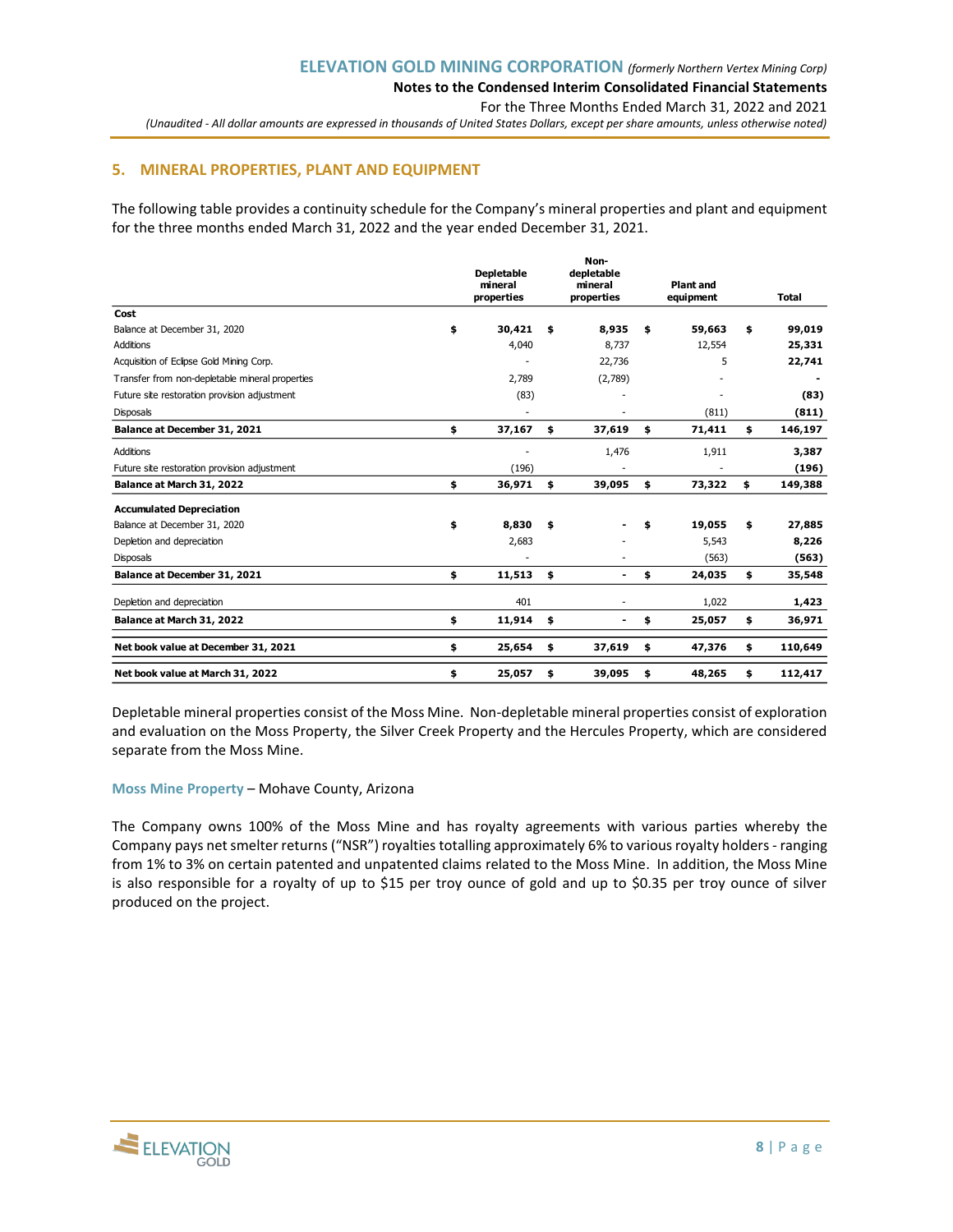## **5. MINERAL PROPERTIES, PLANT AND EQUIPMENT** *- continued*

#### **Silver Creek Property** – Mohave County, Arizona

In May 2014 (as amended in June 2017 and August 2019), the Company secured an option on the Silver Creek Property, located adjacent to the Moss Mine from La Cuesta International, Inc. ("LCI"). Pursuant to the terms of the 35-year mineral lease and option agreement, the Company paid LCI \$5 and issued 16,667 common shares on execution of agreement while also committing to certain exploration expenditure requirements, which have now been fulfilled. From 2019 onwards the Company is required to make cash payments of \$25 every six months. As at March 31, 2022, the Silver Creek Property is in good standing and all payments and commitments are current.

The agreement includes a production royalty of 1.5% NSR on claims owned 100% by LCI and 0.5% NSR on third party claims within the claim block. To acquire the claims, the Company is required to make payments to LCI totalling \$4,000 in any combination of aggregate royalty payments and lump-sum payments at its sole discretion.

All payments other than the work commitments are credited against the royalty, including amounts paid to date. Once \$4,000 has been paid, the NSR rates, on claims not otherwise acquired, reduce by 50%. No royalty payments on the Silver Creek Property claims have been made to date as the Company is not currently mining from the area included in this agreement.

#### **Hercules Property** - Lyon County, Nevada

On August 9, 2019, Hercules Gold entered into an agreement with Great Basin Resources, Inc and Iconic Minerals Ltd. for an option to obtain 100% interest in the Hercules Project, comprising certain unpatented mining claims. The option agreement has a maximum term of twelve years from February 18, 2020. Following the acquisition of Eclipse by the Company, the parties entered into an amending agreement dated February 12, 2021. Pursuant to the terms of the agreement, the Company issued 181,666 common shares to Iconic Minerals Ltd. in February 2021 and issued a further 181,666 common shares on the first anniversary (February 2022) and is required to issue a further 181,666 in common shares on the second anniversary to keep the project in good standing. The Company needs to also make annual payments of \$50 to Great Basin Resources, Inc up to an aggregate of \$600, which began in February 2021. Additionally, the Company is subject to a work commitment of \$2,300 over the first three years of the agreement. The Company is in compliance with all terms of the agreement and the project is in good standing as at March 31, 2022.

## **6. TRADE AND OTHER PAYABLES**

| As at:                     | March 31, 2022 | December 31, 2021 |
|----------------------------|----------------|-------------------|
|                            |                |                   |
| Trade accounts payable     | 6,985          | 6,398             |
| <b>Accrued liabilities</b> | 1,867          | 3,629             |
| Royalties                  | 668            | 650               |
|                            | 9,520          | 10,677            |

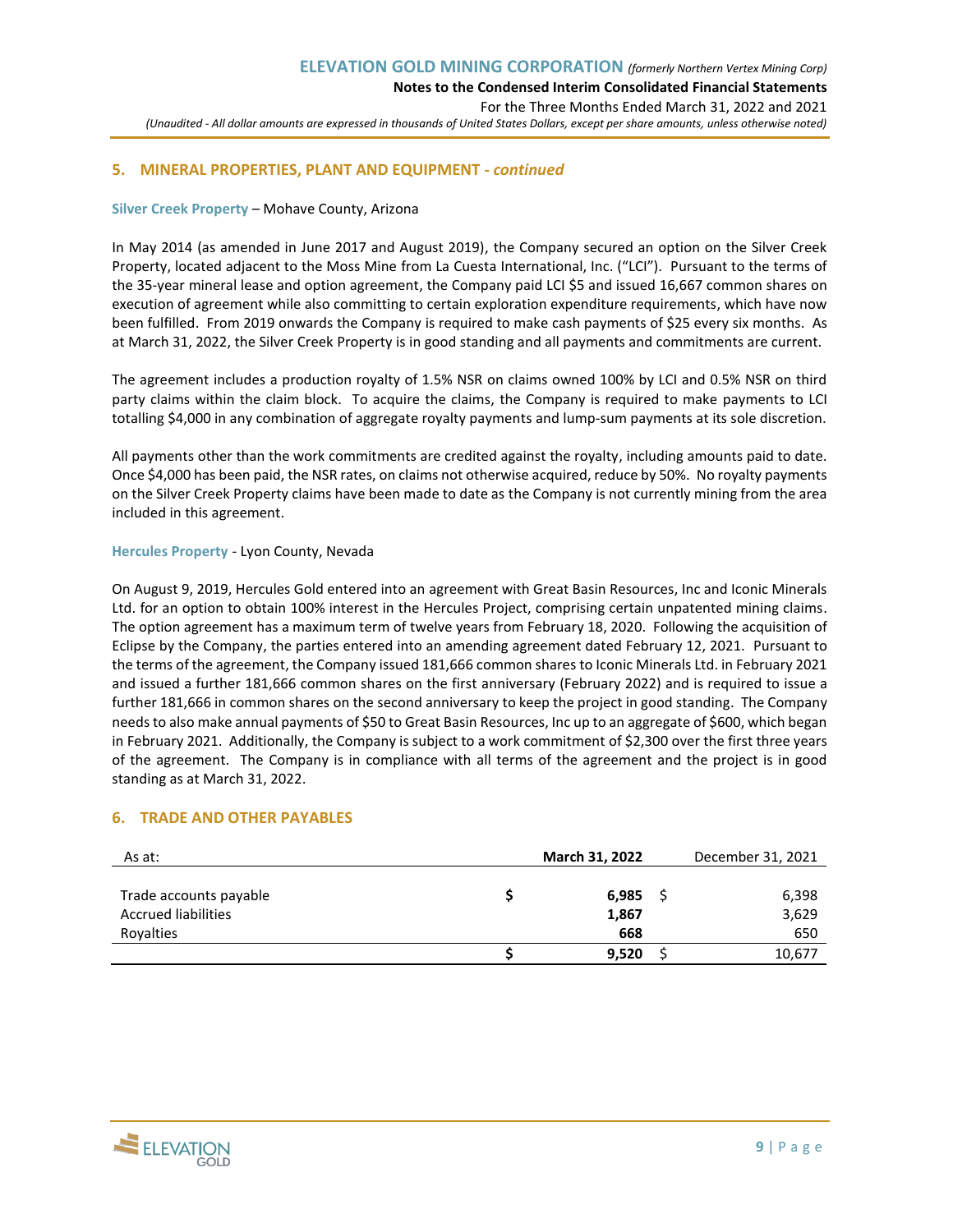#### **Notes to the Condensed Interim Consolidated Financial Statements** For the Three Months Ended March 31, 2022 and 2021

*(Unaudited - All dollar amounts are expressed in thousands of United States Dollars, except per share amounts, unless otherwise noted)*

## **7. DEBT**

| As at:                            | Note |   | <b>March 31, 2022</b> | December 31, 2021 |
|-----------------------------------|------|---|-----------------------|-------------------|
|                                   |      |   |                       |                   |
| Convertible debentures            | (7a) | S | $3,685$ \$            | 3,541             |
| Multiple advance promissory notes | (7b) |   | 2,475                 | 2,523             |
| Short term loans                  | (7c) |   | 2,228                 | 4,336             |
|                                   |      |   | 8,388                 | 10,400            |
| Current portion of debt           | 23   |   | (2,420)               | (4, 529)          |
|                                   |      |   | 5,968                 | 5,871             |

#### **a) Convertible Debentures**

In June 2020, the Company issued a series of subordinated unsecured convertible debentures with principal totalling CAD \$6,710, bearing interest at 5% per annum (payable on June 30 and December 31 of each year while outstanding) and maturing on June 30, 2025. Interest may, at the option of the Company, be settled in common shares, subject to regulatory approval.

The principal amount of the debentures is convertible into common shares of the Company at the price of CAD \$2.40 per share. The Company may redeem the convertible debentures in cash on or after July 31, 2022, in whole or in part from time to time, upon required prior notice at a redemption price equal to their principal amount plus accrued and unpaid interest, if any, provided that the trading price of the common shares for the 20 consecutive trading days ending five trading days prior to the date of the redemption notice must be less than the conversion price. Additionally, on or after July 31, 2022, the Company has the option to repay the principal amount of the debentures in common shares, provided certain circumstances are met including but not limited to: no default has occurred and is continuing at such time, and the trading price of the common shares for the 20 consecutive trading days ending five trading days prior to the date of the redemption notice or maturity date (as the case may be) is at least 150% of the conversion price of CAD \$2.40 per share.

The convertible debentures contain an embedded derivative (the "Conversion Component") relating to the conversion option and a conversion price fixed in CAD \$. The Conversion Component's fair value as at March 31, 2022 was estimated to be \$89 (December 31, 2021 - \$381) using the Black Scholes option-pricing model (Note 12).

|                                                                                 | <b>Three Months Ended</b><br>March 31, 2022 | Year Ended<br>December 31, 2021 |
|---------------------------------------------------------------------------------|---------------------------------------------|---------------------------------|
| Balance, beginning of period<br>Interest accretion<br>Foreign exchange movement | $3,541$ \$<br>91<br>53                      | 3,195<br>336<br>10              |
| Balance, end of period                                                          | 3,685                                       | 3,541                           |

#### **b) Multiple Advance Promissory Notes**

In February 2020, the Company completed a term loan financing of \$2,869 at rates currently approximating 1.9% per annum over a fifteen-year amortization period, for the purpose of constructing an electrical power line to the Moss Mine.

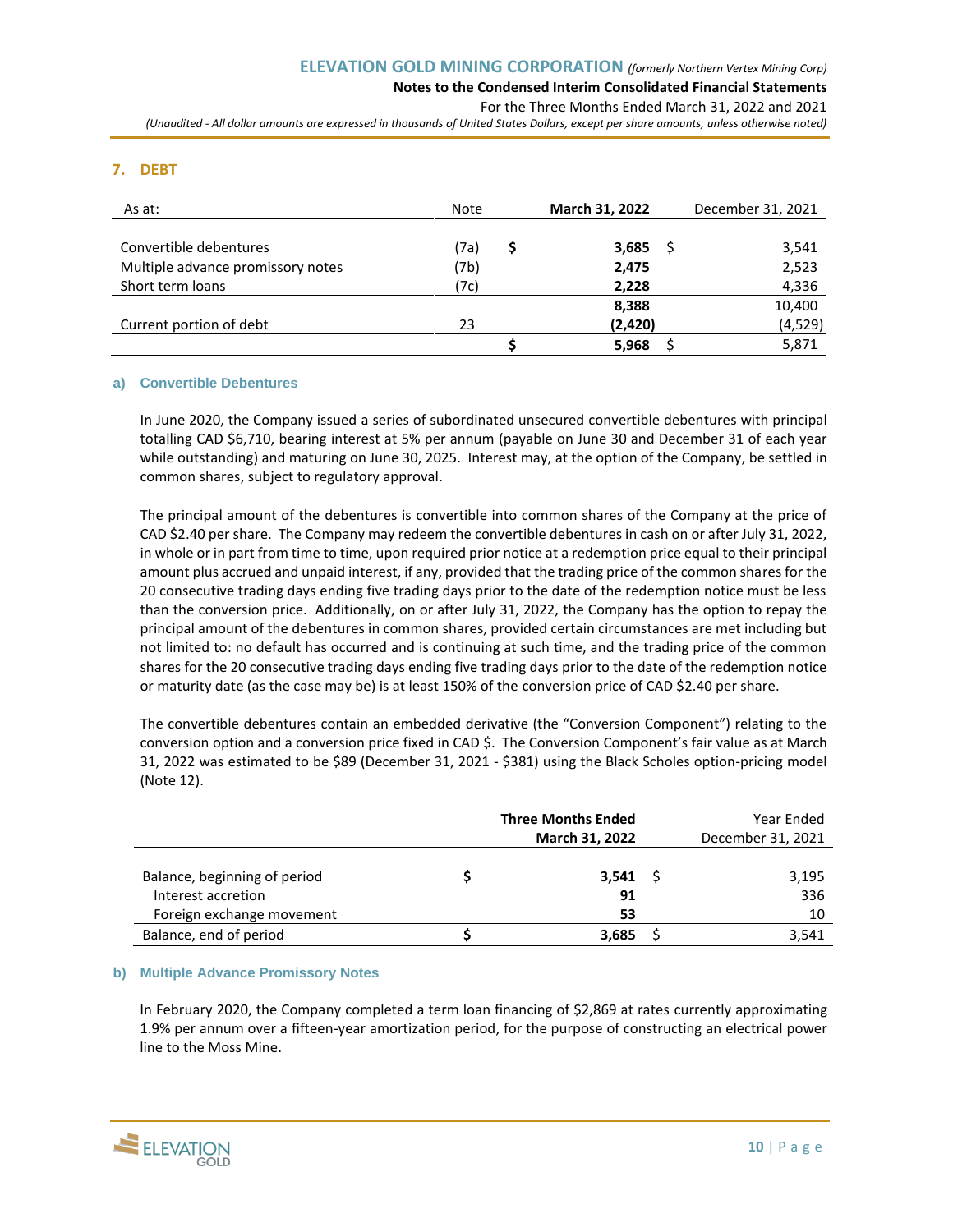## **7. DEBT** *– continued*

#### **b) Multiple Advance Promissory Notes** *- continued*

|                                                                       | <b>Three Months Ended</b>       | Year Ended           |
|-----------------------------------------------------------------------|---------------------------------|----------------------|
|                                                                       | March 31, 2022                  | December 31, 2021    |
| Balance, beginning of period<br>Principal payments<br>Financing costs | 2.523<br>(48)<br>$\blacksquare$ | 2,708<br>(191)<br>-6 |
| Balance, end of period                                                | 2.475                           | 2,523                |

#### **c) Short Term Loans**

In November 2021, the Company agreed on terms for two short term unsecured loans totalling CAD \$5,500. The original loans had maturity dates of February 28, 2022 and were subject to fixed annual interest rates of 10% and 18%, payable on maturity. One of the loans, totalling CAD \$500 was with a director of the Company and as such is classified as a related party transaction (Note 21).

|                                                                                                      | <b>Three Months Ended</b><br>March 31, 2022 |   | Year Ended<br>December 31, 2021 |
|------------------------------------------------------------------------------------------------------|---------------------------------------------|---|---------------------------------|
| Balance, beginning of period<br>Issued<br>Settlement of short term loan<br>Foreign exchange movement | 4.336<br>(2, 164)<br>56                     | S | 4,338<br>(2)                    |
| Balance, end of period                                                                               | 2.228                                       |   | 4,336                           |

Concurrent with the closing of the Company's private placement in March 2022, the Company issued an aggregate of 5,592,890 units (Note 13) in partial settlement of a portion of the short term loans discussed above. Pursuant to the terms of the settlement, total principal of CAD \$2,215 and interest of CAD \$249 was settled through the issuance of 4,649,494 units of the Company. In addition, the related party balance of principal totalling CAD \$500 was settled through the issuance of 943,396 units of the Company, with the director of the Company waiving the right to receive interest on settlement. As at March 31, 2022, there were \$Nil (December 31, 2021 – CAD \$500) of short term loans owing to related parties. As a result of the settlement of the short term loans, the Company recognized a loss on settlement of \$85 for the three months ended March 31, 2022.

Following the completion of the private placement, the remaining short term loan balance at March 31, 2022, was extended to a maturity date of October 3, 2022 and continued to carry a fixed annual interest rate of 18% per annum payable on maturity. However, subsequent to March 31, 2022, the Company repaid the remaining principal and interest balance in full, thereby eliminating any further obligations related to the short term loans (Note 25).

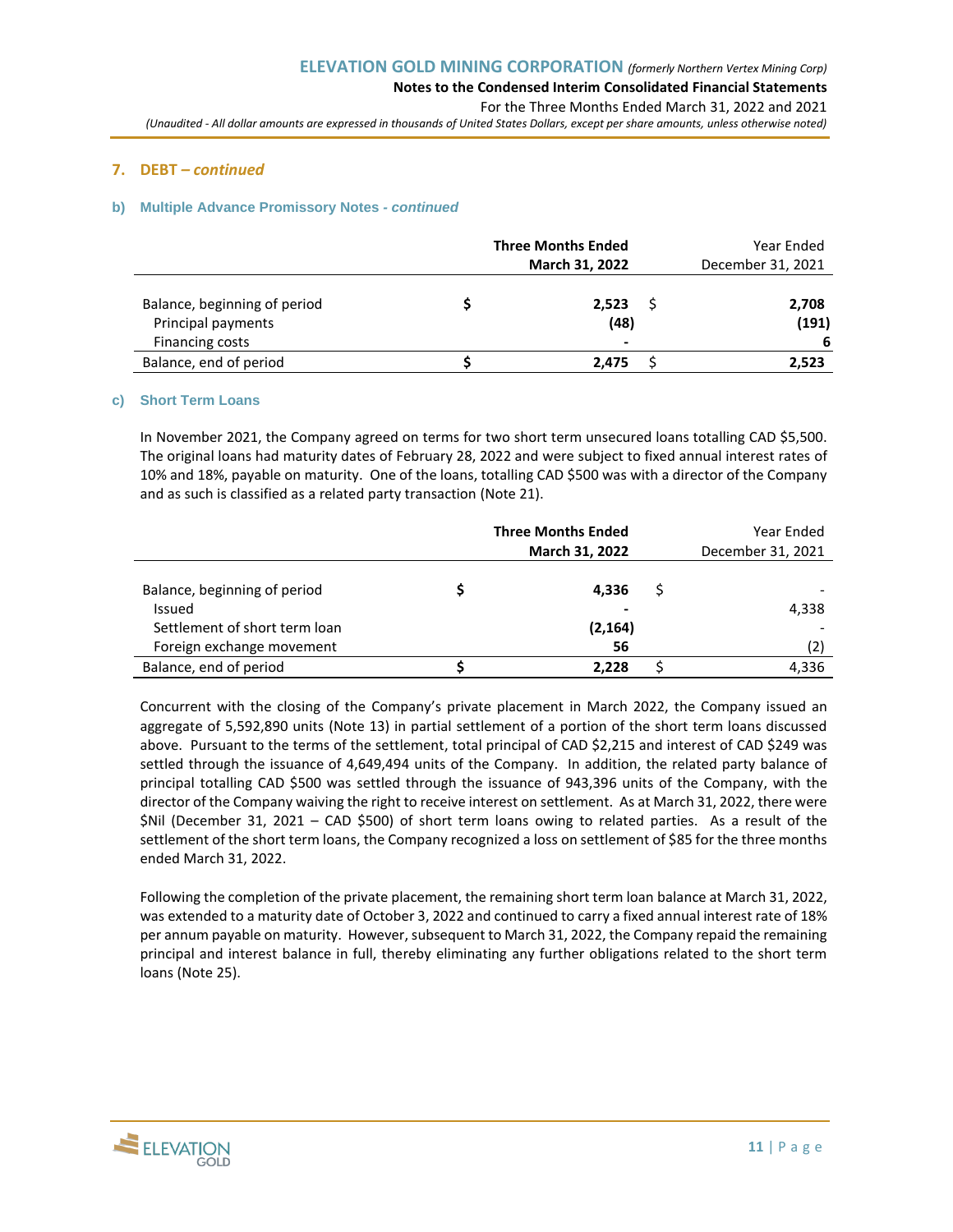**Notes to the Condensed Interim Consolidated Financial Statements**

For the Three Months Ended March 31, 2022 and 2021

*(Unaudited - All dollar amounts are expressed in thousands of United States Dollars, except per share amounts, unless otherwise noted)*

## **8. DEFERRED REVENUE FROM GOLD STREAM FACILITY**

In January 2022, the Company entered into a prepaid gold facility for consideration of \$6,000, the Company agreed to sell and deliver a specified amount of refined gold, with deliveries of such amounts and an additional \$1,000 of refined gold quarterly beginning March 28, 2022 until expiry of the agreement on June 28, 2023. The prepaid gold facility is held by Maverix Metals Inc., a company with a director in common with Elevation. The specified amount of refined gold under the agreement are as follows:

- 86 ounces of refined gold due on March 28, 2022
- 76 ounces of refined gold due on June 28, 2022
- 61 ounces of refined gold due on September 28, 2022
- 45 ounces of refined gold due on December 28, 2022
- 30 ounces of refined gold due on March 28, 2023
- 15 ounces of refined gold due on June 28, 2023

|                                       | <b>Three Months Ended</b> | Year Ended        |
|---------------------------------------|---------------------------|-------------------|
|                                       | March 31, 2022            | December 31, 2021 |
| Balance, beginning of period          |                           |                   |
| Deferred revenue received             | 6,000                     |                   |
| Gold delivered and revenue recognized | (1,000)                   |                   |
| Balance, end of period                | 5.000                     |                   |

For the three months ended March 31, 2022, the Company delivered the required gold ounces under the terms of the agreement and recognized revenue of \$1,000 and concurrently recognized finance charges of \$160 for the first quarter of 2022 (from delivery of 86 ounces of gold).

#### **9. LEASES**

In 2018, the Company executed a definitive Master Lease Agreement (the "MLA") for up to \$9,000 of equipment purchases. The significant terms and conditions of the MLA include: a maximum of \$9,000 available to fund equipment purchases with 10% to 30% due as advance payments at lease commencement, fixed quarterly payments over a four-year lease period, interest rate of 3-month USD LIBOR plus additional interest rates ranging from 5.00% to 6.25% per annum and the right to buy the equipment at the end of the lease period for nominal consideration. The MLA is secured with the acquired assets in favour of the lender and a guarantee from the Company. Minimum lease payments and present value of lease obligations are as follows:

|                                      | <b>Three Months Ended</b> |   | Year Ended        |
|--------------------------------------|---------------------------|---|-------------------|
|                                      | March 31, 2022            |   | December 31, 2021 |
| Balance, beginning of period         | 903                       | S | 2,511             |
| Minimum lease payments               |                           |   | 185               |
| IFRS 16 lease obligation recognition |                           |   | 321               |
| Principal payments                   | (235)                     |   | (2, 136)          |
| Financing costs                      | 6                         |   | 22                |
| Balance, end of period               | 674                       |   | 903               |
| Current portion of leases            | (270)                     |   | (435)             |
| Non-current portion of leases        | 404                       |   | 468               |

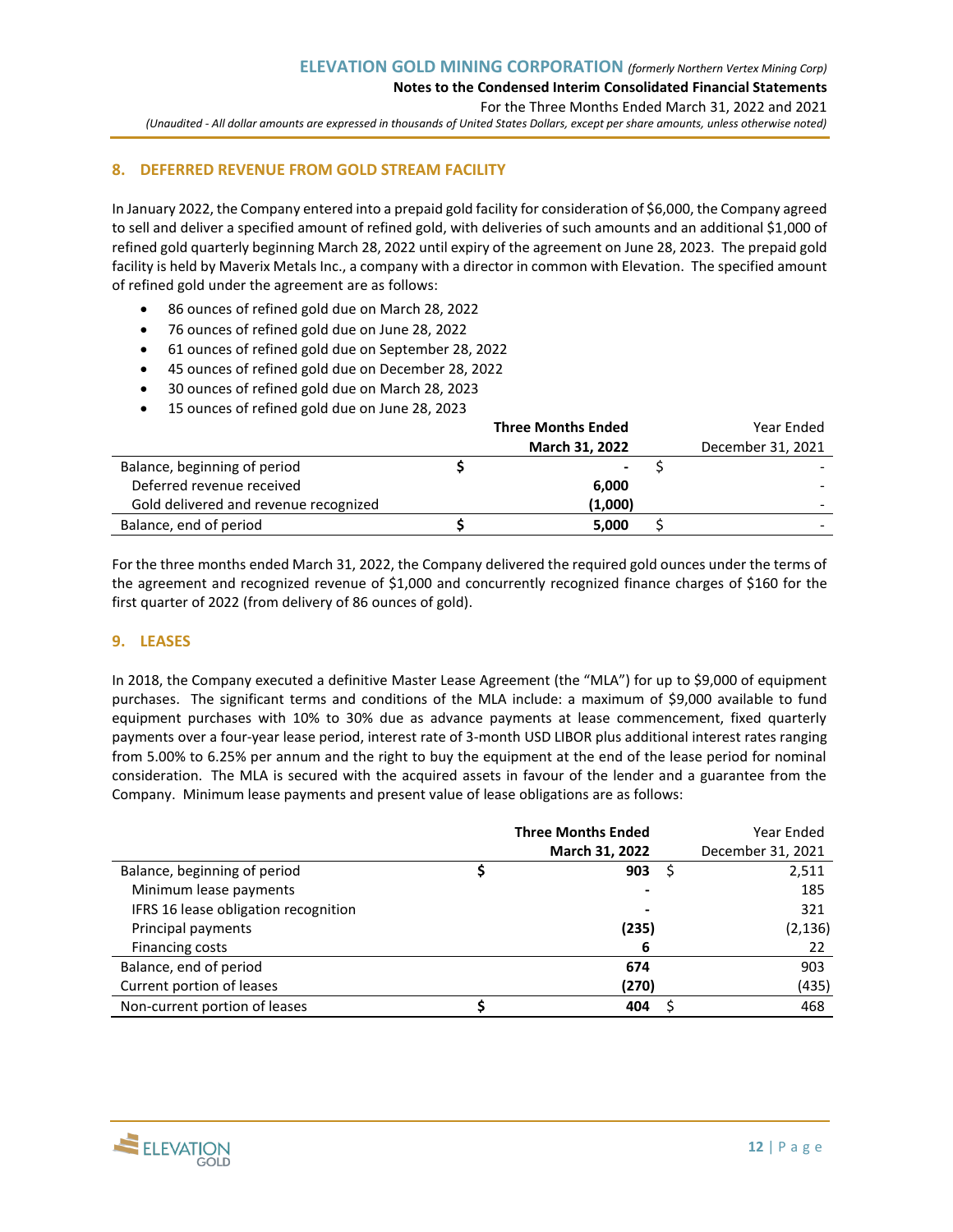## **10. SILVER STREAM**

The Company entered into a \$20,000 silver streaming transaction with an effective date of October 1, 2018. Under the terms of the agreement, the Company must deliver 100% of payable silver into the agreement until 3.5 million ounces are delivered, thereafter, 50% of payable ounces will be supplied into the agreement over the life of the mine on a monthly basis. As at March 31, 2022, a total of 946,026 ounces of silver have been credited against the agreement. The silver stream agreement is with Maverix Metals Inc., a company with a director in common with the Company.

Deliveries are subject to a ratio of silver to actual gold produced whereby, in the event the ratio is not met, the Company is required to purchase and deliver silver ounces required to achieve the ratio. The silver stream is secured with a first charge over assets.

The Company receives 20% of the five-day average spot silver price at the time each ounce of silver is delivered. The Company recognizes silver revenue for silver ounces delivered under the arrangement at the spot price at the time of delivery. The silver advance is reduced by silver ounces delivered at the forward spot price at the inception of the agreement, offset by the financial liability's accretion over the life of the mine.

The silver stream has been accounted for as a financial liability with an embedded derivative which relates to changes in silver price and expected production. The financial liability is measured at amortized cost. The embedded derivative is recorded at fair value each reporting period with changes reflected in the consolidated statements of income (loss) and comprehensive income (loss). At March 31, 2022, the fair value of the embedded derivative was \$10,585 (December 31, 2021 - \$10,617) (Note 12).

|                                      | <b>Three Months Ended</b> | Year Ended        |
|--------------------------------------|---------------------------|-------------------|
|                                      | March 31, 2022            | December 31, 2021 |
| Balance, beginning of period         | 14.649                    | 16,362            |
| Silver deliveries                    | (1,017)                   | (5, 314)          |
| Settlement loss (gain) (Note 18)     | (111)                     | 735               |
| Interest accretion (Note 18)         | 667                       | 2,866             |
| Balance, end of period               | 14,188                    | 14,649            |
| Current portion of silver stream     | (2, 141)                  | (2, 271)          |
| Non-current portion of silver stream | 12.047                    | 12,378            |

## **11. PROVISION FOR RECLAMATION**

The Company's provision for reclamation relates to the environmental restoration and closure costs associated with the Moss Mine. The provision has been recorded at its net present value using a discount rate of 1.52% and a long-term inflation rate of 2.25%, with expenditures anticipated over a five-year period beginning in 2025. The provision is remeasured at each reporting date based on land disturbance. Accretion expense is recognized in the consolidated statements of income (loss) and comprehensive income (loss). The total undiscounted amount of the Company's estimated obligation, based on land disturbances at the Moss Mine as of March 31, 2022, was \$7,236.

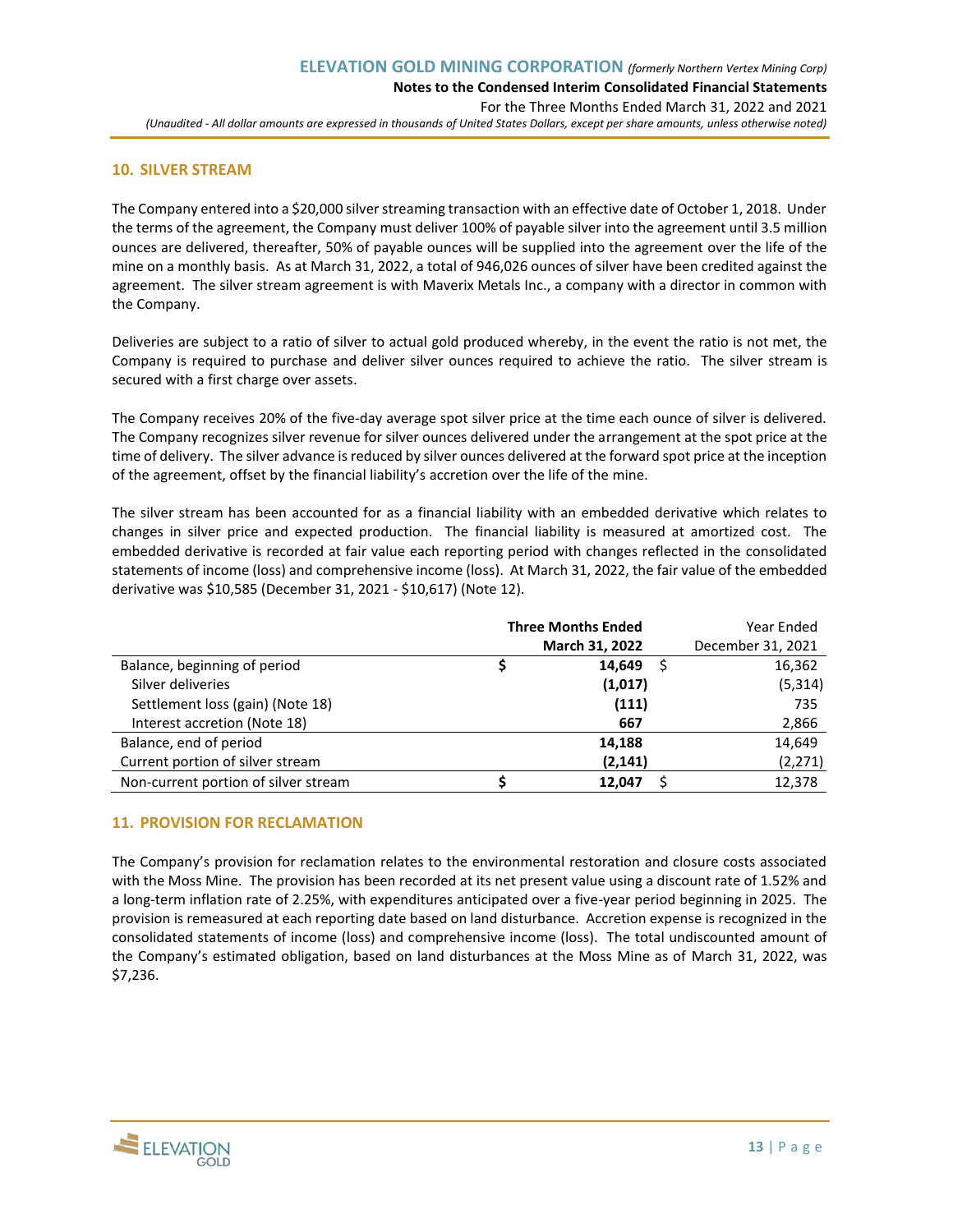## **11. PROVISION FOR RECLAMATION** *- continued*

|                               | <b>Three Months Ended</b><br>March 31, 2022 | Year Ended<br>December 31, 2021 |
|-------------------------------|---------------------------------------------|---------------------------------|
| Balance, beginning of period  | 6,714                                       | 2,756                           |
| <b>Acquisition of Eclipse</b> | $\,$                                        | 17                              |
| Change in estimate            | (196)                                       | 3,908                           |
| Accretion                     | 28                                          | 33                              |
| Balance, end of period        | 6.546                                       | 6.714                           |

## **12. DERIVATIVES**

| As at:                             | Note  | March 31, 2022 | December 31, 2021 |
|------------------------------------|-------|----------------|-------------------|
| Warrants                           | (12a) | 7,173          | 637               |
| Silver stream embedded derivative  | (12b) | 10,585         | 10,617            |
| Convertible debenture              | (12c) | 89             | 381               |
|                                    |       | 17.847         | 11,635            |
| Current portion of derivatives     |       | (10,620)       | (3,730)           |
| Non-current portion of derivatives |       | 7.227          | 7,905             |

## **a) Warrants**

The Company's functional currency is the US dollar. As the exercise price of the Company's share purchase warrants is fixed in CAD \$, a variable amount of cash in the Company's functional currency will be received on warrant exercise. Accordingly, these share purchase warrants are classified and accounted for as derivatives at fair value through profit or loss. The fair value of warrants issued are valued using their market price on the TSXV, or where a market price is not available, the Black-Scholes option-pricing model. The warrants have exercise prices ranging between CAD \$0.53 to CAD \$6.24 with remaining lives of 0.8 to 5.0 years (Note 13). The following assumptions were used for the Black–Scholes valuation of warrants:

|                                                   | <b>Three Months Ended</b> | Year Ended        |
|---------------------------------------------------|---------------------------|-------------------|
|                                                   | March 31, 2022            | December 31, 2021 |
| Risk-free interest rate                           | 2.13-2.39%                | 0.95%             |
| Expected life of warrants                         | $0.8 - 5.0$ years         | $1.0 - 1.2$ years |
| Dividend rate                                     | Nil                       | Nil               |
| Expected share price volatility                   | 59-67%                    | 50%               |
| Fair value per warrant issued or amended (CAD \$) | \$0.01-\$0.18             | \$0.00-\$0.04     |

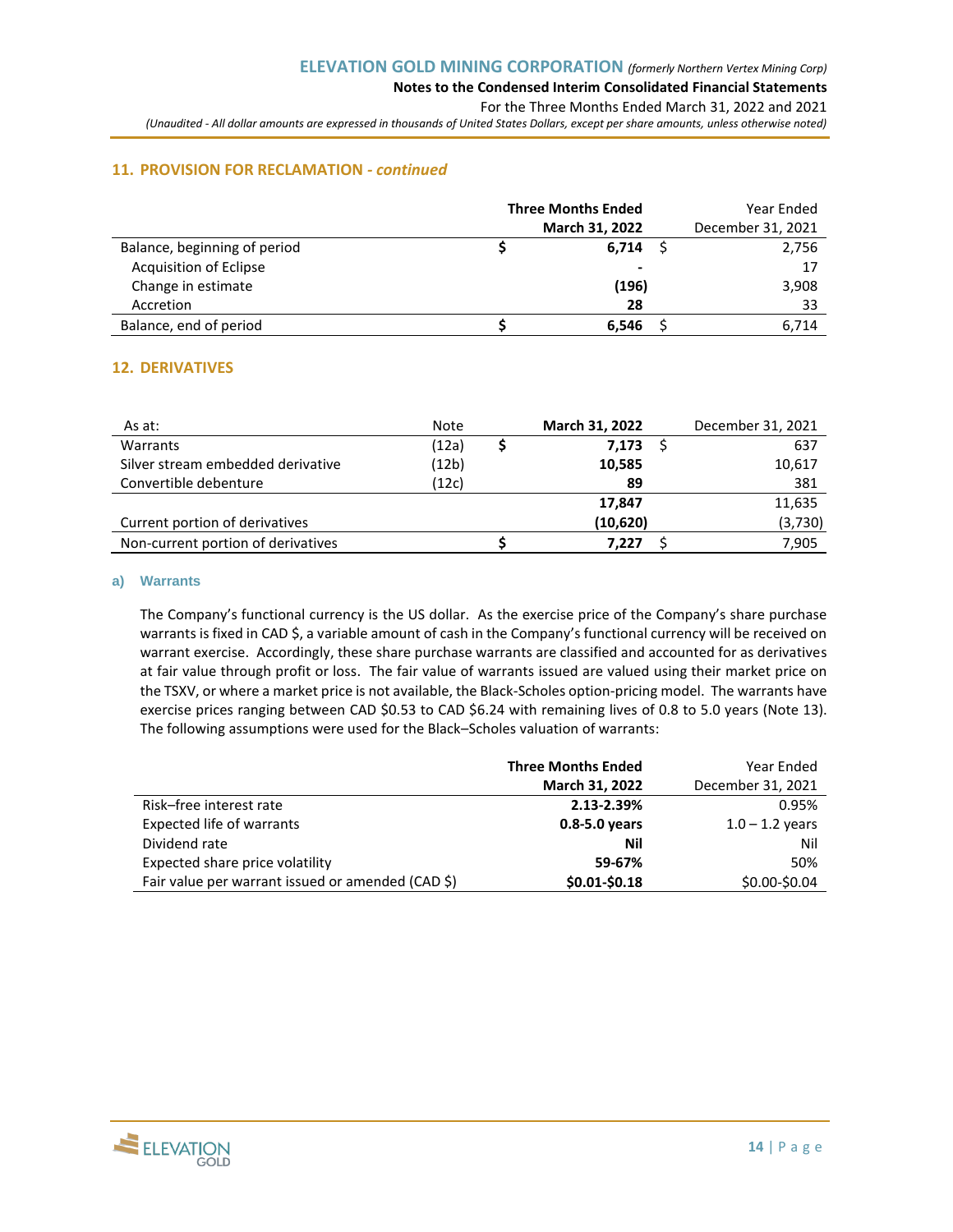#### **12. DERIVATIVES** *- continued*

#### **a) Warrants** *- continued*

The table below is a continuity schedule for the warrant derivative for each of the periods noted.

|                                           | <b>Three Months Ended</b><br>March 31, 2022 | Year Ended<br>December 31, 2021 |
|-------------------------------------------|---------------------------------------------|---------------------------------|
| Balance, beginning of period              | 637                                         | 2,087                           |
| Issuance of warrants (Note 13)            | 6,952                                       | 2,139                           |
| <b>Exercise of warrants</b>               |                                             | (3)                             |
| Change in fair value                      | (446)                                       | (3,644)                         |
| Foreign exchange movement                 | 30                                          | 58                              |
| Balance, end of period                    | 7,173                                       | 637                             |
| Current portion of warrant derivative     | (7, 173)                                    | (637)                           |
| Non-current portion of warrant derivative | $\sim$                                      |                                 |

#### **b) Silver Stream Embedded Derivative**

The silver stream embedded derivative is valued using a Monte Carlo simulation valuation model. The key inputs used by the Monte Carlo simulation are the silver forward curve price, long-term silver production volatility, the risk-free interest rate and the Company's credit spread. The valuation of the silver stream embedded derivative also required estimation of the Company's anticipated production schedule of silver ounces delivered over the life of mine.

|                                   | <b>Three Months Ended</b> | Year Ended        |
|-----------------------------------|---------------------------|-------------------|
|                                   | March 31, 2022            | December 31, 2021 |
| Balance, beginning of period      | 10,617                    | 15.599            |
| Change in fair value              | (32)                      | (4,982)           |
| Balance, end of period            | 10,585                    | 10,617            |
| Current portion of derivative     | (3, 447)                  | (3,093)           |
| Non-current portion of derivative | 7,138                     | 7.524             |

#### **c) Convertible Debenture**

The outstanding convertible debenture (Note 7) is deemed to contain an embedded derivative (the "Conversion Component") relating to the conversion option and a conversion price fixed in CAD \$. The Conversion Component's fair value was estimated using the Black Scholes option-pricing model and volatility. Fair value gains and losses at each reporting period are recorded in the consolidated statements of income (loss) and comprehensive income (loss). The following assumptions were used for the Black-Scholes valuation of the Conversion Component:

|                         | <b>Three Months Ended</b> | Year Ended        |
|-------------------------|---------------------------|-------------------|
|                         | <b>March 31, 2022</b>     | December 31, 2021 |
| Risk-free interest rate | 2.39%                     | 1.25%             |
| Expected life           | 3.3 years                 | 3.5 years         |
| Dividend rate           | Nil                       | Nil               |
| Share price volatility  | 69%                       | 65%               |

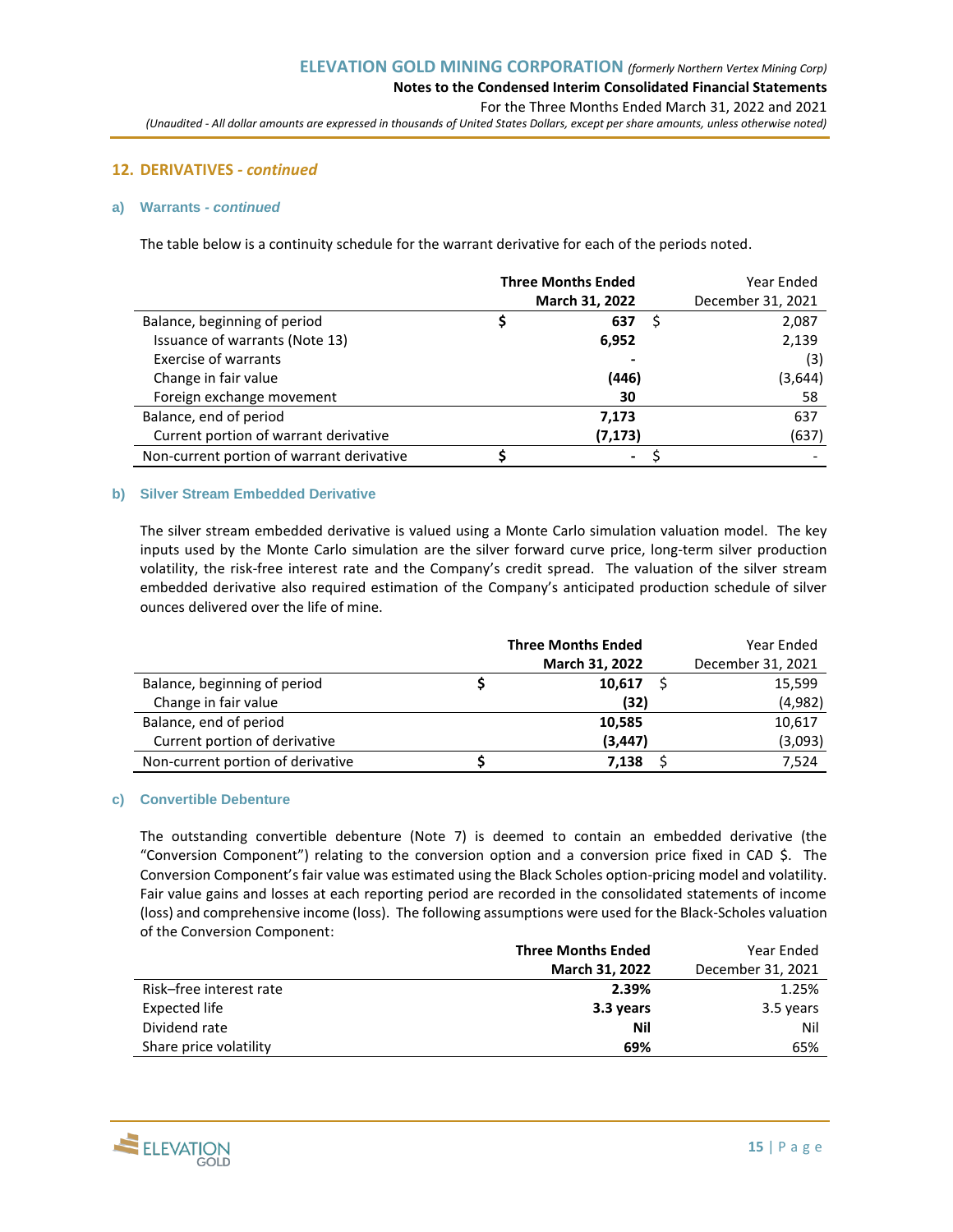## **12. DERIVATIVES** *- continued*

#### **c) Convertible Debenture** *- continued*

The table below is a continuity schedule for the derivative associated with the 2020 convertible debenture for each of the periods noted.

|                              | <b>Three Months Ended</b> | Year Ended        |
|------------------------------|---------------------------|-------------------|
|                              | <b>March 31, 2022</b>     | December 31, 2021 |
| Balance, beginning of period | 381                       | 2,822             |
| Change in fair value         | (292)                     | (2,441)           |
| Balance, end of period       | 89                        | 381               |

## **13. SHARE CAPITAL, SHARE OPTION RESERVE AND WARRANT RESERVE**

#### **Authorized and Issued Share Capital**

At March 31, 2022 and December 31, 2021, the Company had 110,391,281 and 60,863,627 common shares issued and outstanding, respectively. The authorized share capital consists of an unlimited number of common shares without par value.

#### **Issuances of Share Capital**

During the three months ended March 31, 2022, the Company completed an equity financing, whereby a total of 43,301,000 units of the Company were used at a price of CAD \$0.53 per unit for total gross proceeds of \$18,294. Each unit consists of one common share in the capital of the Company and one common share purchase warrant, each warrant entitling the holder to acquire an additional common share of the Company at an exercise price of CAD \$0.70 until March 24, 2027. The Company paid a total of \$1,228 in cash for broker commissions, regulatory fees and legal expenses related to the financing. As consideration for services performed in connection with the equity financing, the broker received a total of 284,310 units with a value of \$120 and 2,313,750 broker warrants with a fair value of \$200. The broker warrants have an exercise price of CAD \$0.53 per share and an expiry date of 2 years from the date of grant. The fair value of the broker warrants were estimated using a Black-Scholes option pricing model assuming a strike price of CAD \$0.53 per share, a volatility rate of 63.6%, a risk-free rate of 2.13%, and an expected life of 2 years.

Concurrent with the closing of the equity financing, the Company issued an aggregate of 5,592,890 additional units ("Debt Settlement Units") in partial settlement of certain short-term loans (Note 7). The fair value of the Debt Settlement Units totalled \$2,363, of which \$2,164 was applied to principal and \$199 against interest payable on the short term loans. As consideration for services performed in connection with the debt settlement, the broker received a total of 167,787 units with a value of \$71 and 167,787 broker warrants with a fair value of \$14. The broker warrants have an exercise price of CAD \$0.53 per share and an expiry date of 2 years from the date of grant. The fair value of the broker warrants were estimated using a Black-Scholes option pricing model assuming a strike price of CAD \$0.53 per share, a volatility rate of 63.6%, a risk-free rate of 2.13%, and an expected life of 2 years. For the three months ended March 31, 2022, the Company recorded a loss on settlement of short term loans of \$85.

During the three months ended March 31, 2022, the Company issued a total of 181,667 common shares (three months ended March 31, 2021 – 181,667) with a fair value of \$90 (three months ended March 31, 2021 - \$385), in fulfilment of the option agreement on the Hercules Property (Note 5).

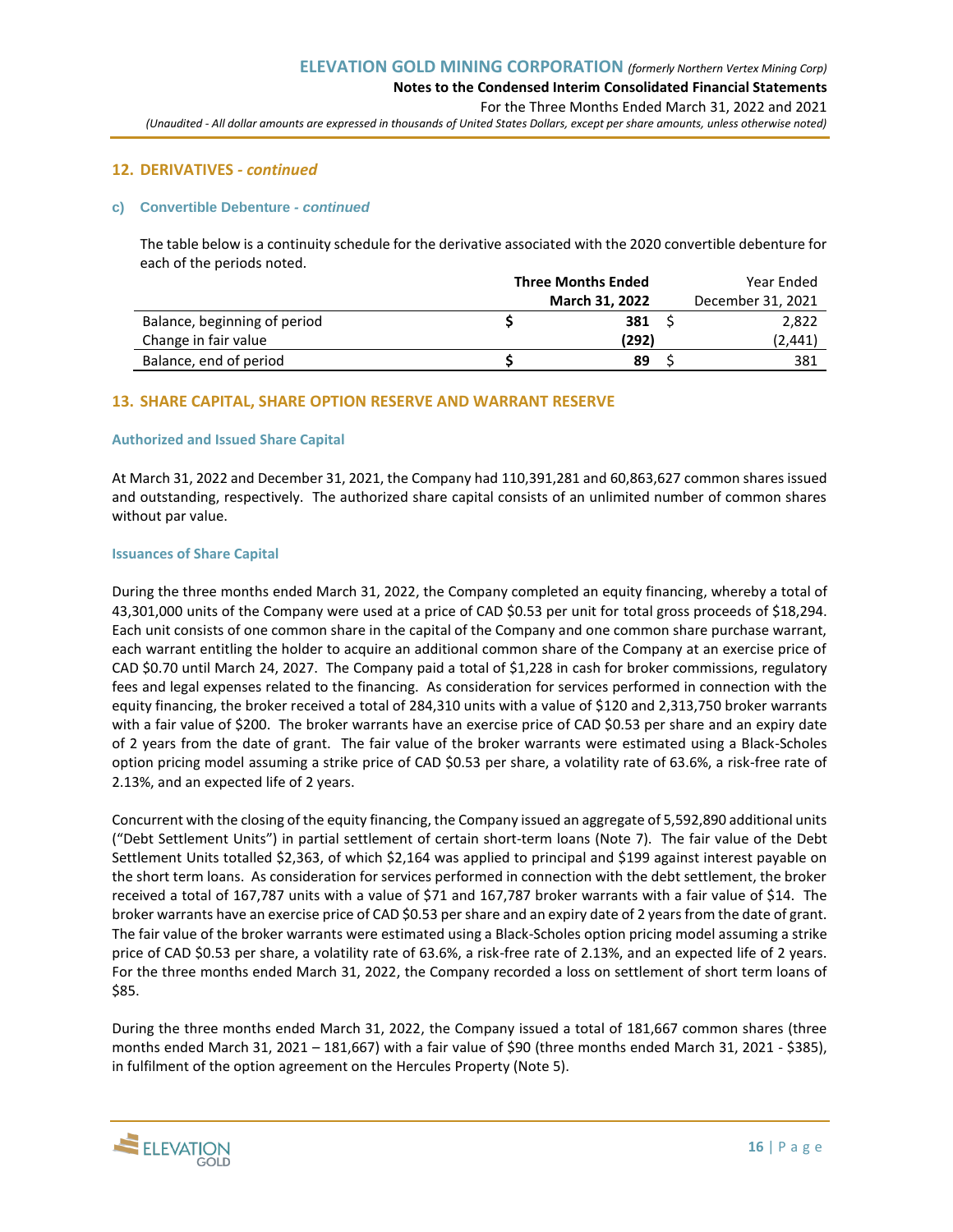## **13. SHARE CAPITAL, SHARE OPTION RESERVE AND WARRANT RESERVE** *– continued*

#### **Issuances of Share Capital** *- continued*

During the three months ended March 31, 2021, the Company issued a total of 18,160,021 common shares with a fair value of \$39,431 on the acquisition of Eclipse (Note 3). In addition, as part of the Eclipse acquisition, the Company cancelled 3,251,840 common shares of Elevation Gold Mining Corporation that were owed by Eclipse at the time of completion of the acquisition with a fair value of \$7,144, of which \$5,392 was credited against share capital and \$1,752 was charged directly to accumulated deficit on closing.

During the three months ended March 31, 2021, the Company issued a total of 149,959 common shares on exercise of stock options and 24,222 from the vesting of RSUs, generating net proceeds of \$192 and a reclassification of \$171 from share option reserve to share capital. In addition, during the same period, the Company issued a total of 44,952 common shares with a fair value of \$100 in consideration for interest payable on the convertible debenture (Note 7) and 60,850 common shares with a fair value of \$150 for a mining contract settlement.

#### **Stock Option Plan**

The Company has adopted an incentive stock option plan under the rules of the TSXV pursuant to which it is authorized to grant options to employees, consultants, directors and officers, enabling them to acquire up to 10% of the issued and outstanding common shares of the Company. Under the plan, the exercise price of each option is equal to the market price of the Company's shares on the date of grant. The options can be granted for a maximum term of 10 years with vesting terms determined by the Board of Directors. No individual may be granted options exceeding 5% of the Company's common shares outstanding in any twelve-month period. There are no changes to the stock option plan since the year ended December 31, 2021.

#### **Stock Options**

Continuity of the Company's stock options issued and outstanding was as follows, for each period noted:

|                                  |                          | Three months March 31.<br>Year Ended December 31.<br>2022 |                          |                          |  |                        |
|----------------------------------|--------------------------|-----------------------------------------------------------|--------------------------|--------------------------|--|------------------------|
|                                  | <b>Number of options</b> | Weighted average<br>exercise price (CAD\$)                |                          | <b>Number of options</b> |  | Weighted average       |
|                                  |                          |                                                           |                          |                          |  | exercise price (CAD\$) |
| Outstanding, beginning of period | 3,848,028                |                                                           | 1.57                     | 2,233,305                |  | 1.74                   |
| Granted                          |                          |                                                           |                          | 2,531,344                |  | 1.61                   |
| Exercised                        |                          |                                                           | $\overline{\phantom{a}}$ | (366, 625)               |  | 1.51                   |
| Forfeited                        | (354, 165)               |                                                           | 1.48                     | (299, 996)               |  | 2.74                   |
| Expired                          |                          |                                                           |                          | (250.000)                |  | 2.76                   |
| Outstanding, end of period       | 3,493,863                |                                                           | 1.58                     | 3,848,028                |  | 1.57                   |

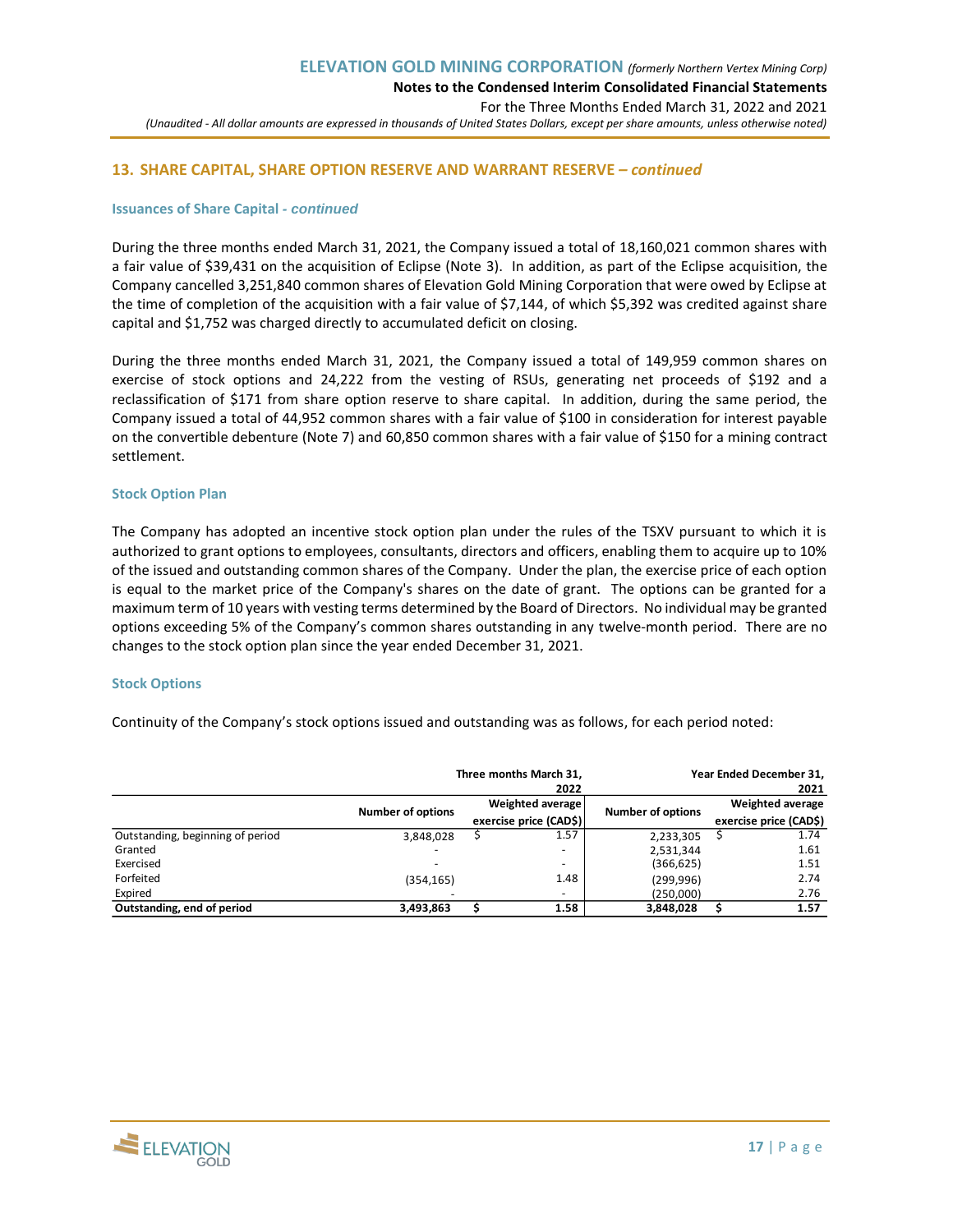## **13. SHARE CAPITAL, SHARE OPTION RESERVE AND WARRANT RESERVE** *– continued*

#### **Stock Options** *- continued*

As at March 31, 2022, the following stock options were outstanding and exercisable:

|                       |                          |                    |                          | <b>Exercise</b> |
|-----------------------|--------------------------|--------------------|--------------------------|-----------------|
| Remaining contractual | <b>Number of options</b> |                    | <b>Number of options</b> | price           |
| life (years)          | exercisable              | <b>Expiry date</b> | outstanding              | (CAD\$)         |
| 0.50                  | 74,998                   | September 29, 2022 | 74,998                   | 4.08            |
| 1.91                  | 1,058,331                | February 27, 2024  | 1,058,331                | 1.44            |
| 2.14                  | 33,333                   | May 21, 2024       | 33,333                   | 1.44            |
| 2.87                  | 41,665                   | February 10, 2025  | 41,665                   | 1.50            |
| 3.27                  | 65,625                   | July 8, 2025       | 87,500                   | 2.10            |
| 0.89                  | 518,876                  | February 18, 2023  | 518,876                  | 1.98            |
| 4.25                  | 293.038                  | June 29, 2026      | 879,160                  | 1.92            |
| 4.67                  | ۰                        | November 29, 2026  | 300,000                  | 0.86            |
| 4.71                  | ۰.                       | December 13, 2026  | 500,000                  | 0.86            |
| 3.00                  | 2,085,866                |                    | 3,493,863                |                 |

At December 31, 2021, the weighted-average remaining contractual life of options outstanding was 3.25 years and the weighted average trading price for options exercised for the year ended December 31, 2021 was CAD \$2.25.

#### **Warrants**

Continuity of warrants issued and outstanding were as follows:

|                                  |                                                         | March 31,<br>2022                        |                                                         | December 31,<br>2021                     |
|----------------------------------|---------------------------------------------------------|------------------------------------------|---------------------------------------------------------|------------------------------------------|
|                                  | Number of common<br>shares exercisable from<br>warrants | Weighted average<br>exercise price (C\$) | Number of common<br>shares exercisable<br>from warrants | Weighted average<br>exercise price (C\$) |
| Outstanding, beginning of period | 11,409,190                                              | 4.80                                     | 8,106,241                                               | 5.10                                     |
| Issued                           | 51,827,524                                              | 0.69                                     | 4,365,190                                               | 4.59                                     |
| Exercised                        |                                                         |                                          | (4,583)                                                 | 2.40                                     |
| Expired                          |                                                         | $\overline{\phantom{a}}$                 | (1,057,658)                                             | 5.71                                     |
| Outstanding, end of period       | 63,236,714                                              | 1.44                                     | 11,409,190                                              | 4.80                                     |

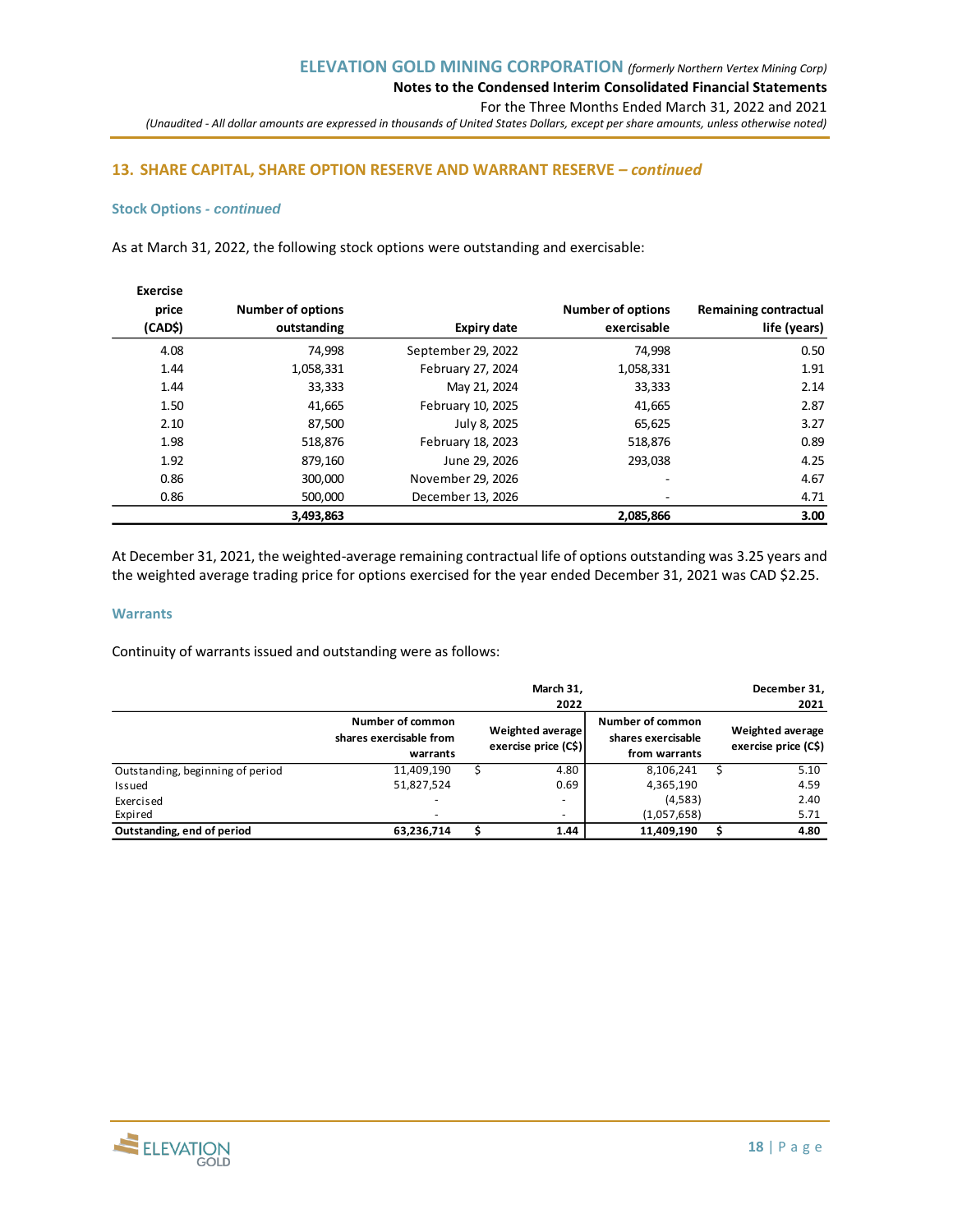## **13. SHARE CAPITAL, SHARE OPTION RESERVE AND WARRANT RESERVE** *– continued*

#### **Warrants** *- continued*

As at December 31, 2021, the Company had outstanding share purchase warrants as follows:

|                    |                          | Number of common        |
|--------------------|--------------------------|-------------------------|
|                    | Exercise price (C\$) per | shares exercisable from |
| Expiry date        | common share             | warrants                |
| June 9, 2022       | 6.24                     | 2,326,667               |
| July 13, 2022      | 6.24                     | 446,042                 |
| July 19, 2022      | 6.24                     | 1,987,436               |
| September 14, 2022 | 6.24                     | 39,833                  |
| January 14, 2023   | 4.80                     | 3,759,916               |
| January 14, 2023   | 3.00                     | 440,417                 |
| February 20, 2023  | 2.40                     | 1,852,083               |
| February 27, 2023  | 2.40                     | 556,796                 |
| March 24, 2023     | 0.53                     | 2,481,537               |
| March 24, 2027     | 0.70                     | 49,345,987              |
|                    | 1.44                     | 63,236,714 \$           |

The weighted average remaining life of the outstanding warrants as at March 31, 2022 was 4.0 years (December 31, 2021: 0.8 years).

#### **Share Unit Plan**

The Company has a share unit plan whereby Restricted Share Units ("RSUs") and Performance Share Units ("PSUs") may be granted to employees, consultants, directors and officers of the Company. The current maximum number of share units authorized for issue under the share unit plan is 1,000,000. Once vested, at the option of the Company, each share unit entitles the participant to receive one common share of the Company at the end of a specified period or a right to receive an amount of cash equal to the market value of the vested share unit on the payment date.

Currently, the Company has granted RSUs. Equity-settled RSUs are recognized over the vesting period from the date of grant. Cash-settled RSUs are marked to market and recognised as a liability. Continuity of the Company's RSUs issued and outstanding is as follows:

|                                  | <b>Three Months Ended</b> | Year Ended        |
|----------------------------------|---------------------------|-------------------|
|                                  | March 31, 2022            | December 31, 2021 |
| Outstanding, beginning of period | 48.443                    | 249.999           |
| Issued                           | -                         | 72,665            |
| Exercised for stock              | -                         | (24, 222)         |
| Exercised for cash               | (15, 138)                 | (166,666)         |
| Forfeited                        |                           | (83, 333)         |
| Outstanding, end of period       | 33.305                    | 48.443            |

As at March 31, 2022, the Company had a total of 33,305 RSUs outstanding and exercisable with an expiry date of February 18, 2023.

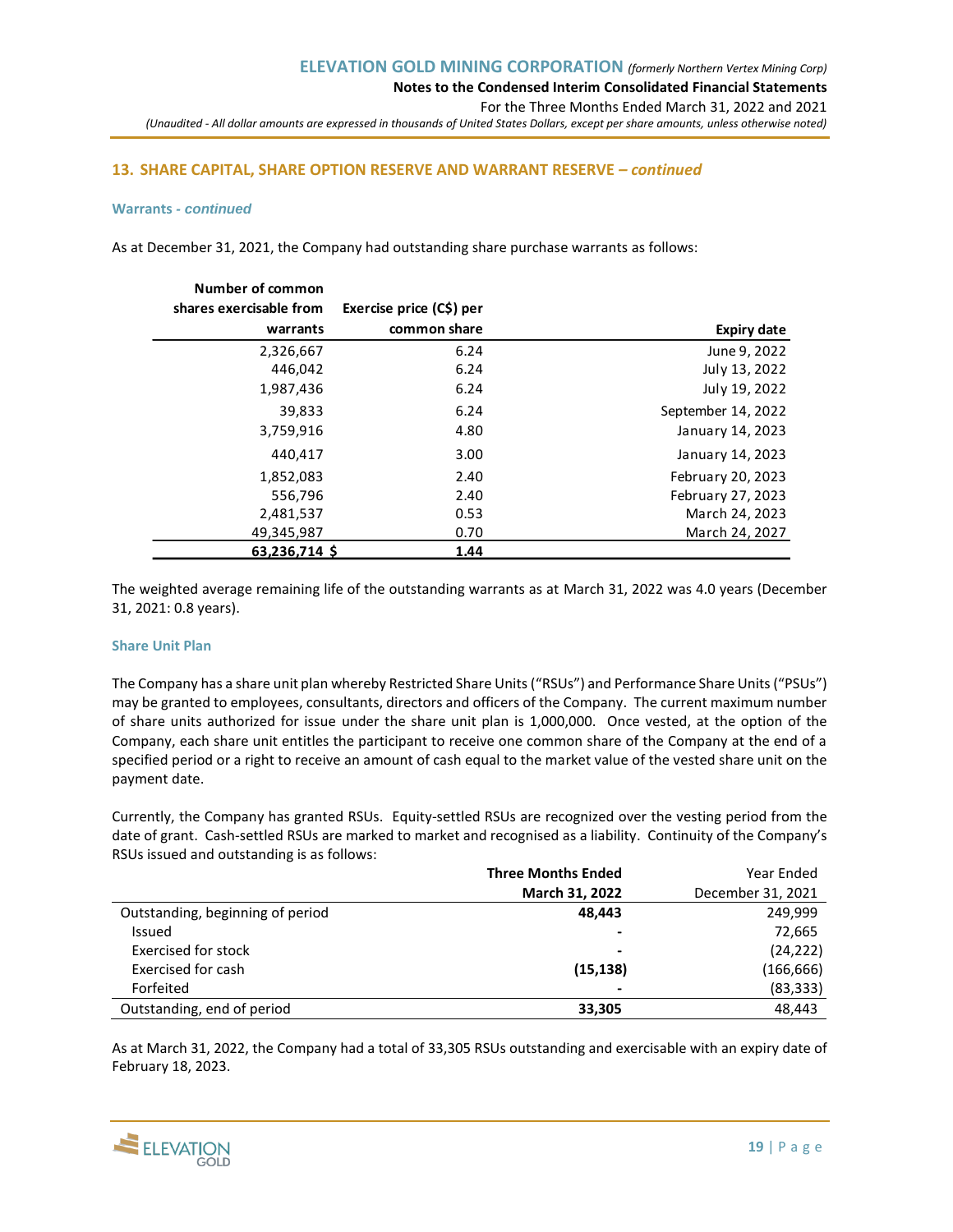## **13. SHARE CAPITAL, SHARE OPTION RESERVE AND WARRANT RESERVE** *– continued*

#### **Share-Based Compensation Expense**

The fair value of share-based compensation is recognized over the vesting period from the date of grant. Sharebased payment expenses relating to equity-settled awards recognized in the consolidated statements of income (loss) and comprehensive income (loss) for the three months ended March 31, 2022 totalled \$185 (three months ended March 31, 2021: \$199). The fair value of stock options granted was estimated using the Black-Scholes option pricing model with the following assumptions:

|                          | <b>Three Months Ended</b> | <b>Three Months Ended</b> |
|--------------------------|---------------------------|---------------------------|
|                          | March 31, 2022            | March 31, 2021            |
| Risk-free interest rate  |                           | 0.19%                     |
| Expected life of options | -                         | 2.0 years                 |
| Dividend rate            | $\overline{\phantom{0}}$  | Nil                       |
| Expected forfeiture rate |                           | 0%                        |
| Expected volatility      | -                         | 70%                       |

## **14. EARNINGS (LOSS) PER SHARE**

The calculation of diluted earnings (loss) per share was based on earnings (loss) attributable to ordinary shareholders and the weighted average number of shares outstanding after adjustments for the effect of potential dilutive shares. Potentially dilutive shares associated with share options and warrants out of the money were not included in the diluted earnings per share calculation as their effect was anti-dilutive. The following table summarizes the calculation of basic and diluted earnings per share:

|                                                                                                                                                      | <b>Three Months Ended</b> |                  |    | Three Months Ended |
|------------------------------------------------------------------------------------------------------------------------------------------------------|---------------------------|------------------|----|--------------------|
|                                                                                                                                                      |                           | March 31, 2022   |    | March 31, 2021     |
| Income (loss) for the period                                                                                                                         | Ś                         | (1,707)          | \$ | (1, 575)           |
| Basic weighted average number of common shares<br>outstanding<br>Effective impact of dilutive securities:<br>Convertible debentures<br>Share options |                           | 64,758,167       |    | 54,864,334         |
| Diluted weighted average number of shares outstanding                                                                                                |                           | 64,758,167       |    | 54,864,334         |
| Earnings (loss) per share<br>Basic<br><b>Diluted</b>                                                                                                 | \$                        | (0.03)<br>(0.03) | -S | (0.03)<br>(0.03)   |

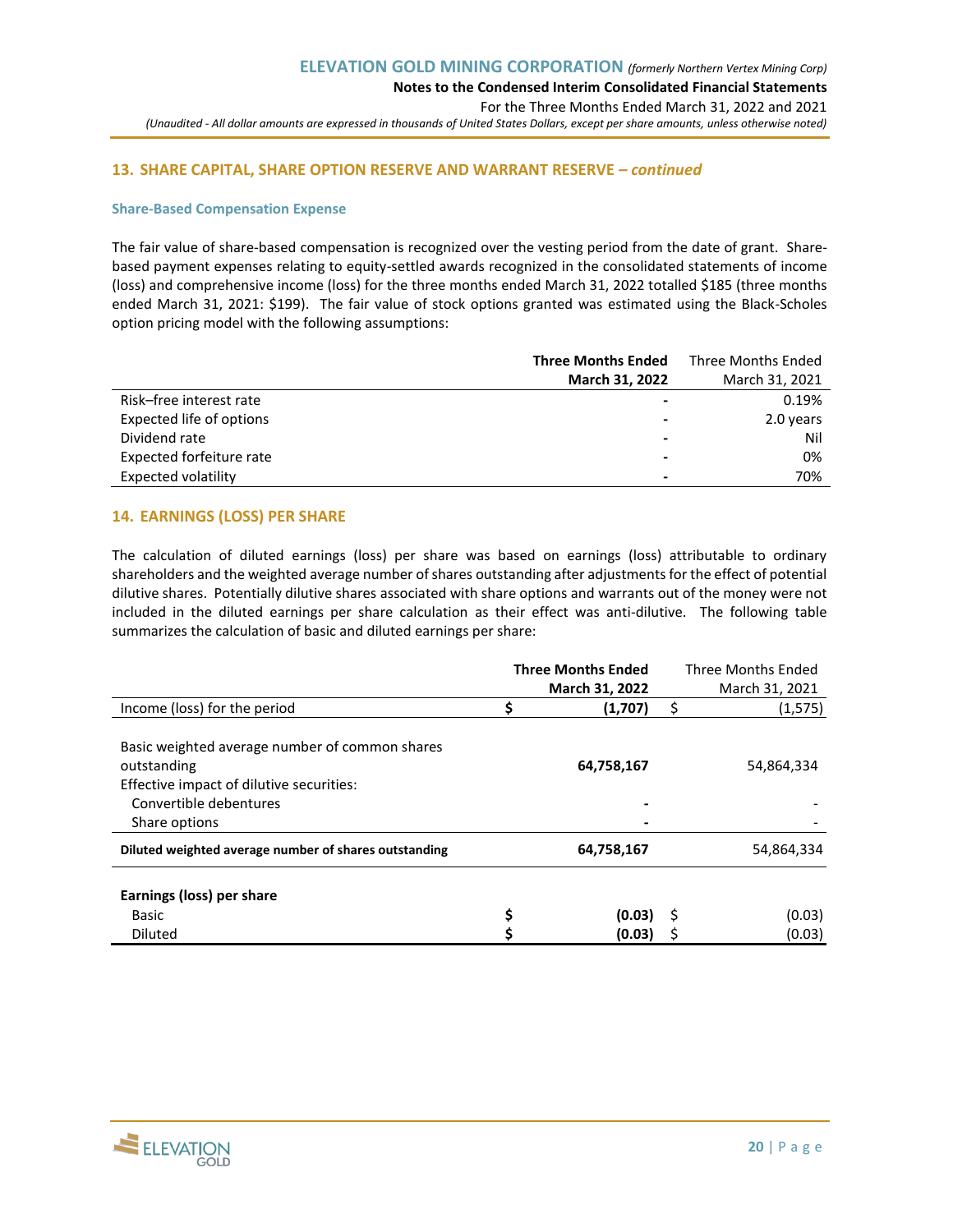# **Notes to the Condensed Interim Consolidated Financial Statements**

For the Three Months Ended March 31, 2022 and 2021

*(Unaudited - All dollar amounts are expressed in thousands of United States Dollars, except per share amounts, unless otherwise noted)*

## **15. REVENUE**

|                                | <b>Three Months Ended</b> | <b>Three Months Ended</b> |
|--------------------------------|---------------------------|---------------------------|
|                                | March 31, 2022            | March 31, 2021            |
| Gold sales                     | 12,249                    | 14,622                    |
| Silver sales                   | 1,287                     | 1,873                     |
| Other sales                    | 48                        |                           |
|                                | 13,584                    | 16,495                    |
| Treatment and refining charges | (49)                      | (93)                      |
|                                | 13,535                    | 16,402                    |

## **16. PRODUCTION COSTS**

|                                            | <b>Three Months Ended</b> | Three Months Ended |
|--------------------------------------------|---------------------------|--------------------|
|                                            | March 31, 2022            | March 31, 2021     |
| Contractors and outside services           | 7.451                     | 7,181              |
| Employee compensation and benefits expense | 2,257                     | 2,146              |
| Materials and consumables                  | 2,603                     | 2,089              |
| Other expenses                             | 1,408                     | 1,287              |
| Share-based compensation (recovery)        | 43                        | (51)               |
| Changes in inventories                     | (2, 363)                  | (2, 449)           |
|                                            | 11.399                    | 10,203             |

## **17. CORPORATE ADMINISTRATIVE EXPENSES**

|                                     | <b>Three Months Ended</b> | Three Months Ended |
|-------------------------------------|---------------------------|--------------------|
|                                     | <b>March 31, 2022</b>     | March 31, 2021     |
| Direct general and administrative   | 202                       | 492                |
| Employee general and administrative | 389                       | 898                |
| Share-based compensation            | 142                       | 181                |
| Depreciation                        | 18                        |                    |
|                                     | 751.                      | 1.573              |

## **18. FINANCE COSTS**

|                                                       | <b>Three Months Ended</b> | Three Months Ended |
|-------------------------------------------------------|---------------------------|--------------------|
|                                                       | March 31, 2022            | March 31, 2021     |
| Interest on debt                                      | \$<br>(79) \$             | (177)              |
| Loss on settlement of short term loans (Note 7)       | (85)                      |                    |
| Accretion on silver stream (Note 10)                  | (667)                     | (746)              |
| Other interest accretion                              | (125)                     | (88)               |
| Interest expense, including accretion and issue costs | (956)                     | (1,011)            |
| Settlement (loss) gain on silver stream (Note 10)     | 111                       | (259)              |
| Finance costs – silver stream                         | (520)                     | (298)              |
| Finance costs $-$ gold sales                          | (14)                      |                    |
| Finance costs – gold stream                           | (160)                     |                    |
| Interest income                                       |                           | 2                  |
| <b>Total finance costs</b>                            | (1,539)                   | (1, 566)           |

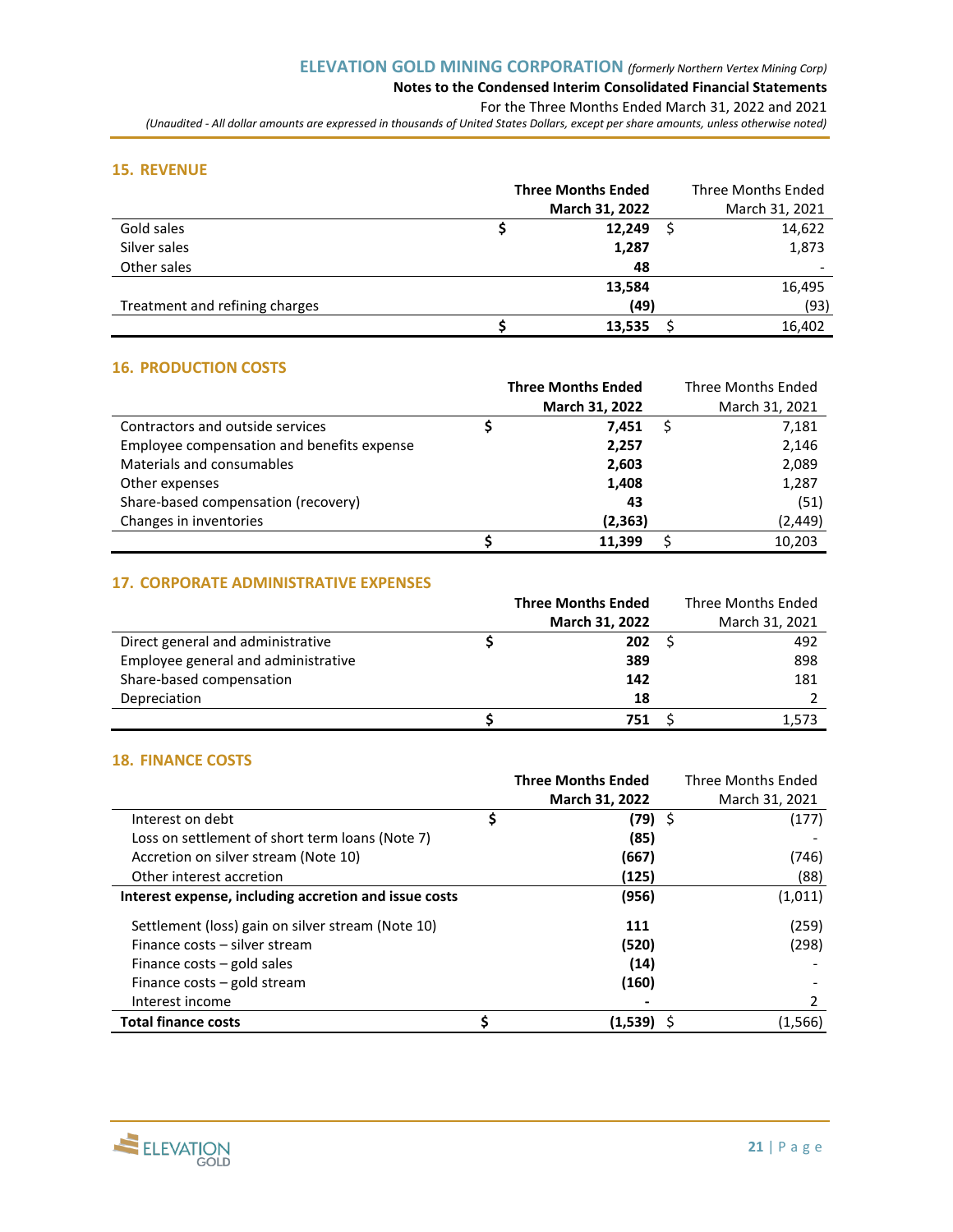## **19. GAIN (LOSS) ON REVALUATION OF DERIVATIVE LIABILITIES**

|                                             | <b>Three Months Ended</b> | Three Months Ended |
|---------------------------------------------|---------------------------|--------------------|
|                                             | March 31, 2022            | March 31, 2021     |
| Warrants (Note 12)                          | 446                       | 1,290              |
| Silver stream embedded derivative (Note 12) | 32                        | (3,502)            |
| Convertible debenture (Note 12)             | 292                       | 574                |
|                                             | 770                       | (1,638)            |

## **20. SUPPLEMENTAL CASH FLOW INFORMATION**

The net change in non-cash working capital items included in mineral properties, plant and equipment and other non-cash investing and financing activities were as follows:

|                                                            | <b>Three Months Ended</b> | Three Months Ended |
|------------------------------------------------------------|---------------------------|--------------------|
|                                                            | <b>March 31, 2022</b>     | March 31, 2021     |
| Value of shares issued on acquisition of Eclipse (Note 13) | $\overline{\phantom{0}}$  | 39,431             |
| Value of shares issued on property option (Note 13)        | 90                        | 385                |
| Value of shares issued for debt or interest                | 2.363                     | 250                |
| Accounts payable and accrued liabilities                   | 857                       | 1.475              |

## **21. RELATED PARTY TRANSACTIONS**

Related party transactions were incurred in the normal course of business and initially measured at their fair value which is the amount of consideration established and agreed to by the parties. Amounts due to or from related parties are non-interest bearing, unsecured and due on demand.

## **Key Management and Board of Directors Compensation**

Key management personnel are those persons having authority and responsibility for planning, directing, and controlling the activities of the Company, either directly or indirectly. The Company has identified its members of the Board of Directors and executive officersincluding its President, Chief Operating Officer, Chief Financial Officer, and Chief Executive Officer of the Company.

The remuneration of the Company's key management personnel is as follows:

|                                  | <b>Three Months Ended</b> |                       |  | Three Months Ended |  |  |
|----------------------------------|---------------------------|-----------------------|--|--------------------|--|--|
|                                  |                           | <b>March 31, 2022</b> |  | March 31, 2021     |  |  |
| Salaries and short-term benefits |                           | 210                   |  | 1,060              |  |  |
| Share-based payments             |                           | 69                    |  | 56                 |  |  |

Included in salaries and short-term benefits for the three months ended March 31, 2021 was \$677 of termination payments made to the former Chief Executive Officer of the Company.

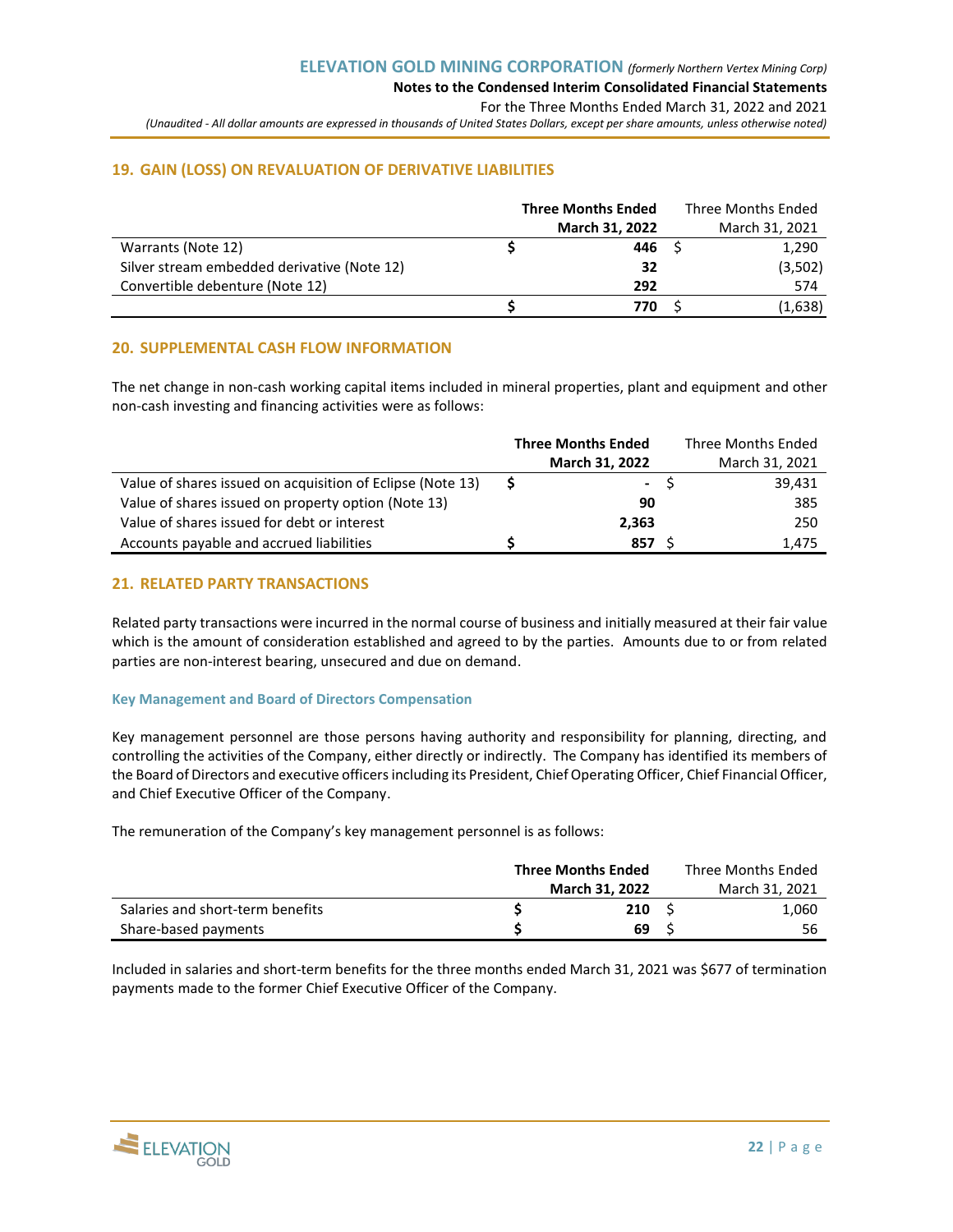## **21. RELATED PARTY TRANSACTIONS** *– continued*

## **Related Party Balances and Activity**

There were no related party balances outstanding as at March 31, 2022. As at December 31, 2021, the Company had a total short term loan outstanding with a director of the Company of \$394 (CAD \$500) (Note 7). As disclosed in Note 7, the short term loan was settled concurrently with the closing of the Company's private placement finalized in March 2022.

Related party transactions (not otherwise referred to in this note) are as follows for each of the periods presented:

|                        | <b>Three Months Ended</b> | Three Months Ended |  |  |  |
|------------------------|---------------------------|--------------------|--|--|--|
|                        | <b>March 31, 2022</b>     | March 31, 2021     |  |  |  |
| Consulting fees        | $\blacksquare$            |                    |  |  |  |
| Shared office recovery | $\sim$                    |                    |  |  |  |

Consulting fees charged by companies controlled by two former directors of the Company are included in employee compensation and benefits expenses. Shared office expenses recovered from a company with former directors in common are recorded in corporate administrative expenses. Effective May 21, 2021, concurrent with the two former directors not standing for re-election to the Company's annual general meeting, the related party transactions ceased.

#### **Other Related Party Transactions**

The Company's silver stream agreement (Note 10) and gold prepayment facility (Note 8) are held by Maverix Metals Inc., a company with a director in common with Elevation Gold Mining Corporation.

## **22. FAIR VALUE MEASUREMENTS AND FINANCIAL RISK MANAGEMENT**

The carrying values of cash, trade and other receivables, and trade and other payables approximate their fair values due to the short-term nature of these instruments. In evaluating fair value information, considerable judgment is required to interpret the market data used to develop the estimates. The use of different market assumptions and different valuation techniques may have a material effect on the estimated fair value amounts. Accordingly, the estimates of fair value presented herein may not be indicative of the amounts that could be realized in a current market exchange. The carrying value amount of the Company's financial instruments that are measured at amortized cost (including debt, lease obligation, and silver stream obligation) approximates fair value as they are measured using level 2 assumptions and using inputs other than quoted prices that are observable for the asset or liability either directly or indirectly. Similarly, the carrying value of the Company's derivative instruments, which are recognized at fair value through profit or loss approximates the fair value based on the various valuation techniques associated with those instruments.

#### **Financial Risk Management**

The Company's risk management policies are established to identify and analyse the risks faced by the Company, to set appropriate risk limits and controls and to monitor risks and adherence to market conditions and the Company's activities. The Company has exposure to credit risk, liquidity risk and market risk as a result of its use of financial instruments.

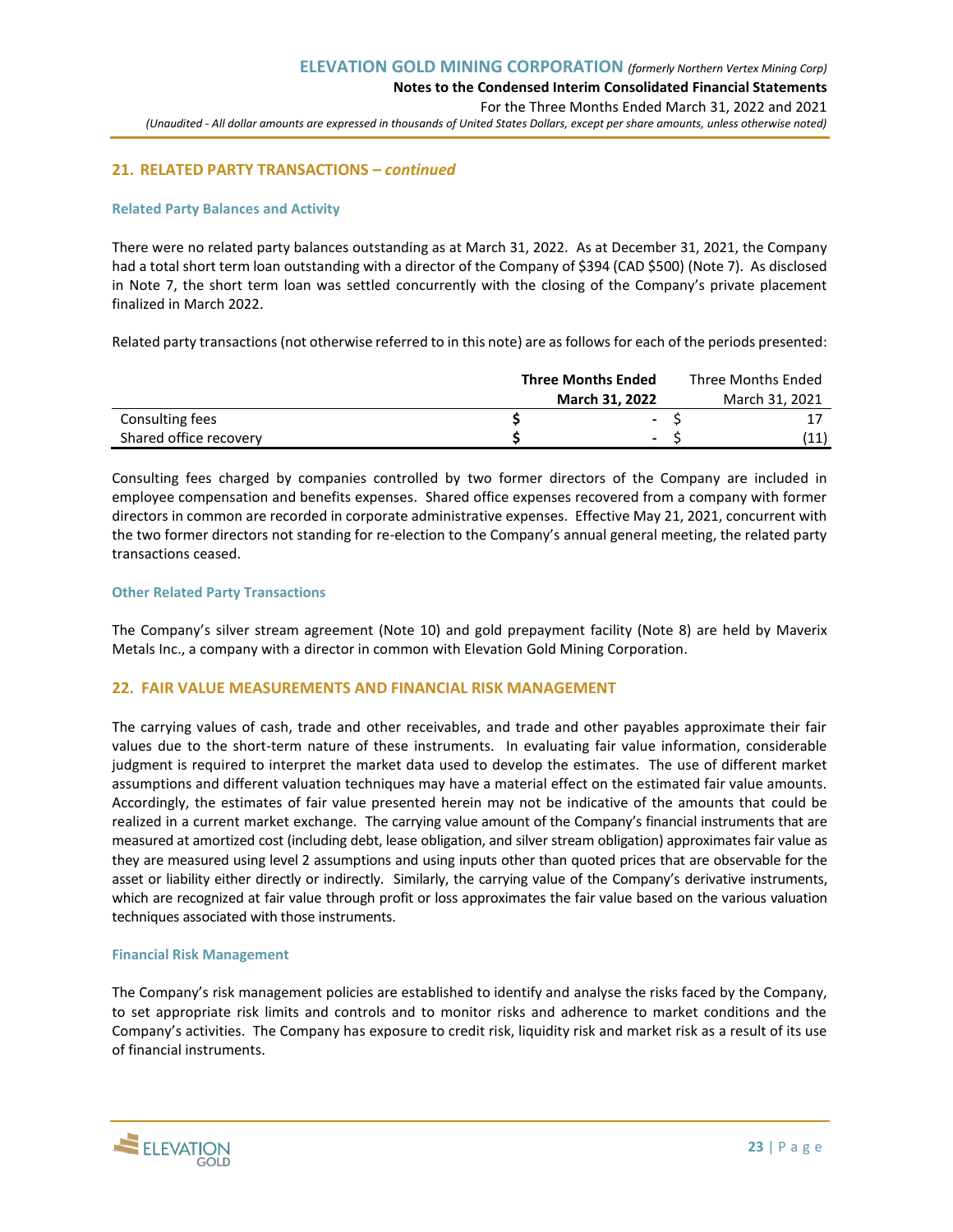## **22. FAIR VALUE MEASUREMENTS AND FINANCIAL RISK MANAGEMENT** *– continued*

This note presents information about the Company's exposure to each of the above risks and the Company's objectives, policies and processes for measuring and managing these risks. Further quantitative disclosures are included throughout the consolidated financial statements. The Board of Directors has overall responsibility for the establishment and oversight of the Company's risk management framework. The Board of Directors has implemented and monitors compliance with risk management policies.

#### **Credit Risk**

Credit risk is the risk of financial loss to the Company if a client or counterparty to a financial instrument fails to meet its contractual obligations. The Company has credit risk in respect of its cash, trade and other receivables, and restricted cash. The Company considers the risk of loss relating to cash and restricted cash to be low because these instruments are held only with a Canadian Schedule I financial institution, a US-chartered commercial bank and a US government agency. Trade and other receivables at March 31, 2022 related primarily to goods and services tax and gold sold but for which the funds were not collected prior to the period end. Both amounts in trade and other receivables are expected to be collectible in full due to the nature of the counterparties and previous history of collectability.

#### **Liquidity Risk**

Liquidity risk is the risk that the Company will incur difficulties meeting its financial obligations as they are due. The Company's approach to managing liquidity is to ensure, as far as possible, that it will have sufficient liquidity to meet its liabilities when due, under both normal and stressed conditions without incurring unacceptable losses or risking harm to the Company's reputation.

The Company manages its liquidity risk through the preparation of budgets and forecasts, which are regularly monitored and updated as management considers necessary and through the Company's capital management activities. A summary of contractual maturities of financial liabilities is included in Note 23.

#### **Market Risk**

Market risk consists of currency risk, commodity price risk and interest rate risk. The objective of market risk management is to manage and control market risk exposures within acceptable limits while maximizing returns.

#### Currency risk

Foreign currency exchange rate risk is the risk that the fair values or future cash flows of the Company's financial instruments will fluctuate as a result of changes in foreign exchange rates. Some of the Company's operating and corporate administration expenditures are incurred in Canadian dollars and the fluctuation of the CAD \$ in relation to US dollar will have an impact on the Company's profitability and the Company's financial assets and liabilities. The Company has assessed the impact to be low. At March 31, 2022, the Company held cash denominated in US dollars of \$3,755 and CAD \$13,637 (December 31, 2021: USD \$800 and CAD \$211). With other variables unchanged, a 1% increase on the USD/CAD exchange rate would increase debt by \$239. The Company has not entered into any formal arrangements to hedge currency risk but does maintain cash balances within each currency.

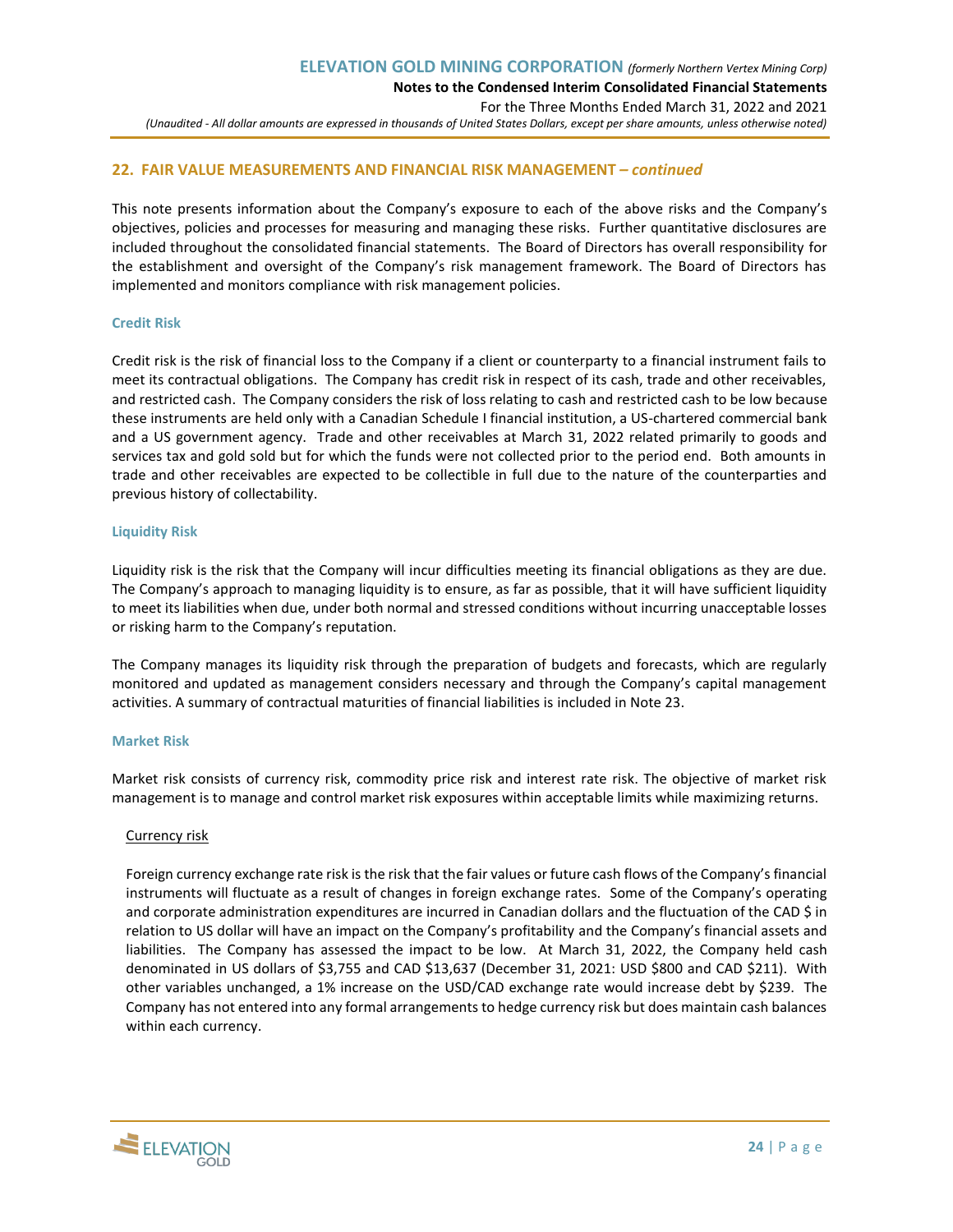## **22. FAIR VALUE MEASUREMENTS AND FINANCIAL RISK MANAGEMENT** *– continued*

#### Commodity price risk

The Company is subject to commodity price risk from fluctuations in the market prices for gold and silver. Commodity price risks are affected by many factors that are outside the Company's control including global or regional consumption patterns, the supply of and demand for metals, speculative activities, the availability and costs of metal substitutes, inflation and political and economic conditions. The value of the silver stream embedded derivative will fluctuate with changes in the price of silver which will affect future earnings. Management closely monitors trends in commodity prices of gold and other precious and base metals as part of its routine activities, as these trends could significantly impact future cash flows.

#### Interest rate risk

Interest rate risk is the risk that the fair values or future cash flows of the Company's financial instruments will fluctuate as a result of changes in market interest rates. Interest rate risk arises from the interest rate impact on cash, which is held at variable market rates, and is exposed to interest rate risk on its outstanding borrowings. With other variables unchanged, a 1% increase on the Company's floating rate debt would increase annual interest expense by \$29. The Company closely monitors its exposure to interest rate risk and has not entered into any derivative contracts to manage this risk.

## **23. COMMITMENTS**

|                                          | Within 1                 | $2 - 3$ |                          | 5+                       |        |
|------------------------------------------|--------------------------|---------|--------------------------|--------------------------|--------|
|                                          | year                     | vears   | 4-5 years                | vears                    | Total  |
| $Debt^{(1)}$                             | 2,772                    | 1,019   | 4,235                    | 2,003                    | 10,029 |
| Trade and other payables                 | 9,520                    | -       | $\overline{\phantom{0}}$ |                          | 9,520  |
| Lease commitments <sup>(2)</sup>         | 287                      | 421     | 9                        | $\overline{\phantom{0}}$ | 717    |
| Silver stream                            | 2,141                    | 3,570   | 2,005                    | $\overline{\phantom{0}}$ | 7,716  |
| Provision for reclamation <sup>(3)</sup> | $\overline{\phantom{0}}$ |         |                          | 7,236                    | 7,236  |
|                                          | 14,720                   | 5,010   | 6.249                    | 9,239                    | 35,218 |

At March 31, 2022, the Company had the following contractual obligations outstanding:

(1) Includes interest due on convertible debenture and debt.

 $(2)$  Includes lease obligation (Note 9) and lease commitments.

(3) Represents the undiscounted value of the reclamation provision.

## **24. SEGMENTED INFORMATION**

The Company has one reportable operating segment, being the acquisition, exploration, development and production of precious metals. The consolidated statements of income (loss) and comprehensive income (loss) are composed substantially of activity in the United States of America ("USA") except for corporate administrative expenses, which occurs in Canada. Reporting by geographical area follows the same accounting policies as those used to prepare the consolidated financial statements. All material non-current assets are located in the USA.